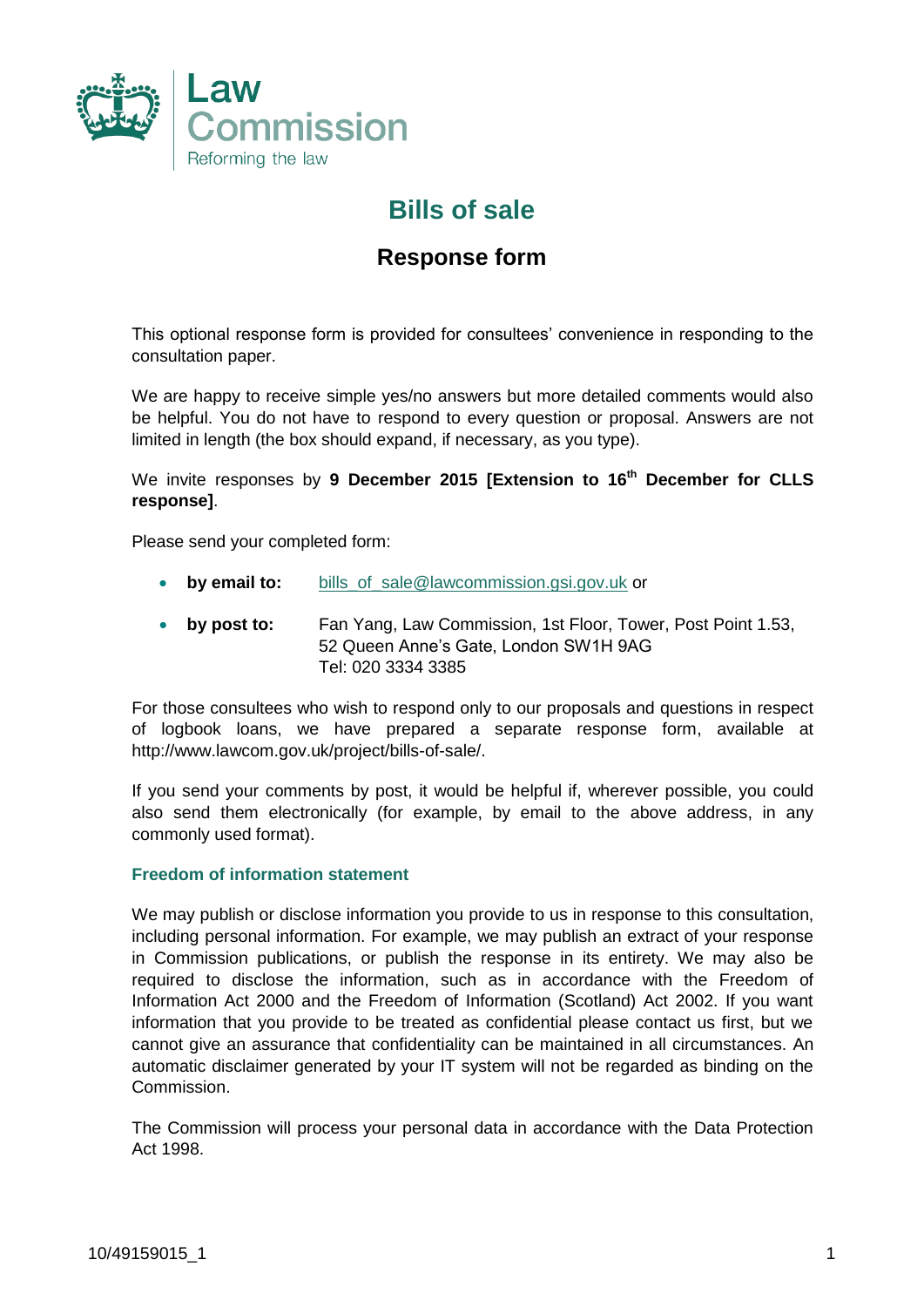# **How to complete this form**

Please fill in the fields below in Adobe Reader or Adobe Acrobat Pro. Once you have completed your response, please save a copy of the document and email it to [bills\\_of\\_sale@lawcommission.gsi.gov.uk.](mailto:bills_of_sale@lawcommission.gsi.gov.uk)

### **Your details**

| Name             | <b>Financial Law Committee</b>                    |
|------------------|---------------------------------------------------|
| Organisation     | <b>City of London Law Society (CLLS)</b>          |
| Type of response |                                                   |
|                  | Response on behalf of above named<br>organisation |
| Email address    | dorothy.livingston@hsf.com                        |
|                  |                                                   |
| Postal address   | <b>Dorothy Livingston</b>                         |
|                  | <b>Chairman CLLS Financial Law Committee</b>      |
|                  | <b>Herberts Smith Freehills LLP</b>               |
|                  | <b>Exchange House</b>                             |
|                  | <b>Primrose Street</b>                            |
|                  | <b>London EC2A 2EG</b>                            |
| Telephone number | 020 8466 2061                                     |

If you want information that you provide to be treated as confidential, please explain to us why you regard the information as confidential. As explained above, we will take full account of your explanation but cannot give an assurance that confidentiality can be maintained in all circumstances.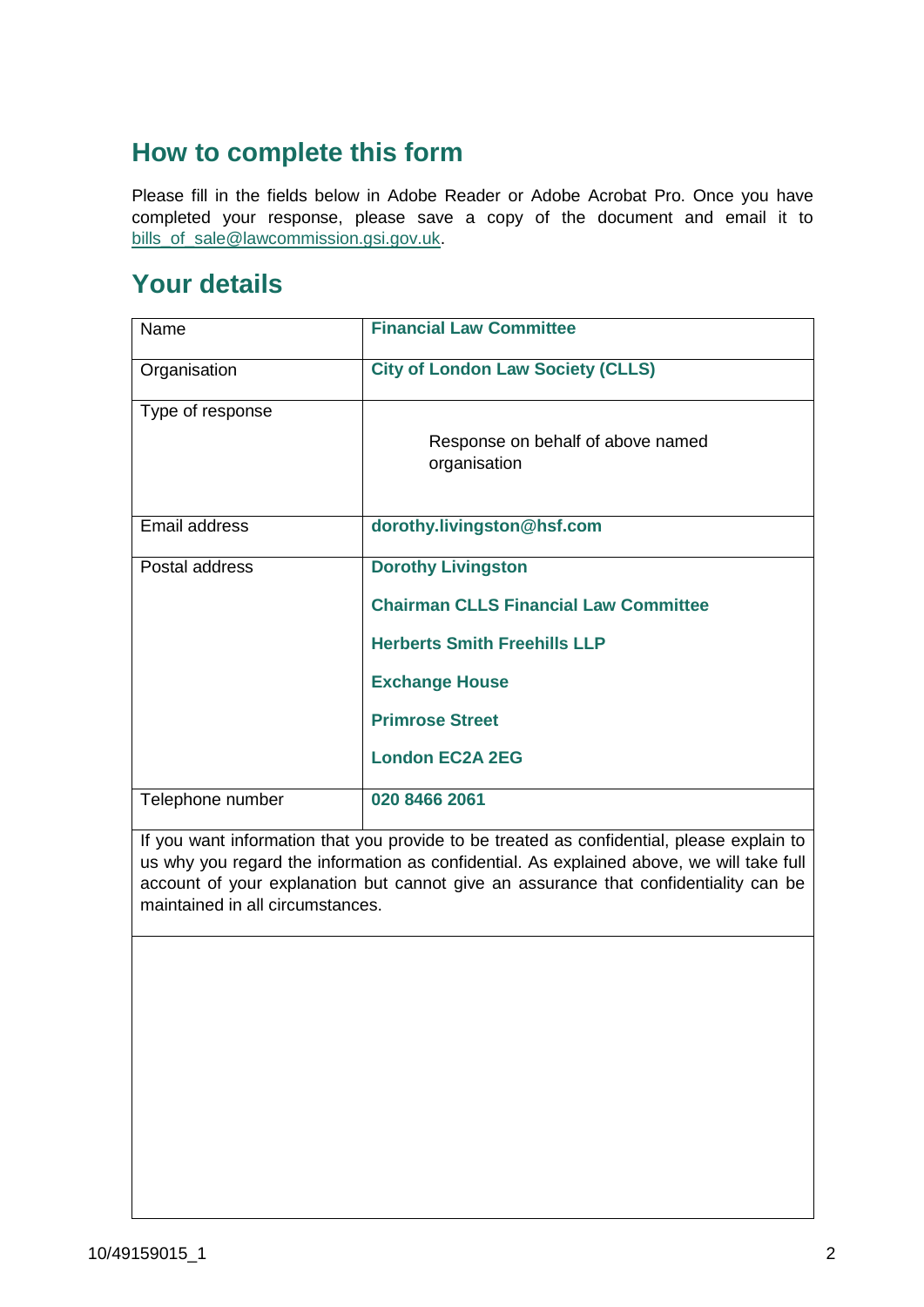# **Chapter 7: The case for reform**

**Q1** Do consultees agree that bills of sale should not be "banned" or "abolished"?

Yes **No** Other

**The CLLS Financial Law Committee considers that Bills of Sale should be abolished without replacement, except that measures should be taken to ensure that consumer and unincorporated business demand for (1) loans secured on vehicles already owned, (2) loans secured on book debts (and possibly other assets) of unincorporated businesses can be met and consideration should be given as to whether there is any need for nonpossessory security arrangements for high value assets (eg valuable works of art) and portfolios of security for high net worth individuals, or whether these needs can be me through the use of corporate structures. We can see no value in creating a system which would encourage low and rapidly depreciating items, such as essential household goods (whose value in use to the consumer far exceeds their resale value), to be given in security by individuals. This would not contribute to social welfare.** 

Do consultees agree that the law of bills of sale should be reformed?

Yes No **Other**

**The CLLS Financial Law Committee consider that the Bills of Sale Acts should be repealed and that bills of sales (whether by way of security or absolute) should in future have no legal effect. There should be no revival of law predating the Acts.**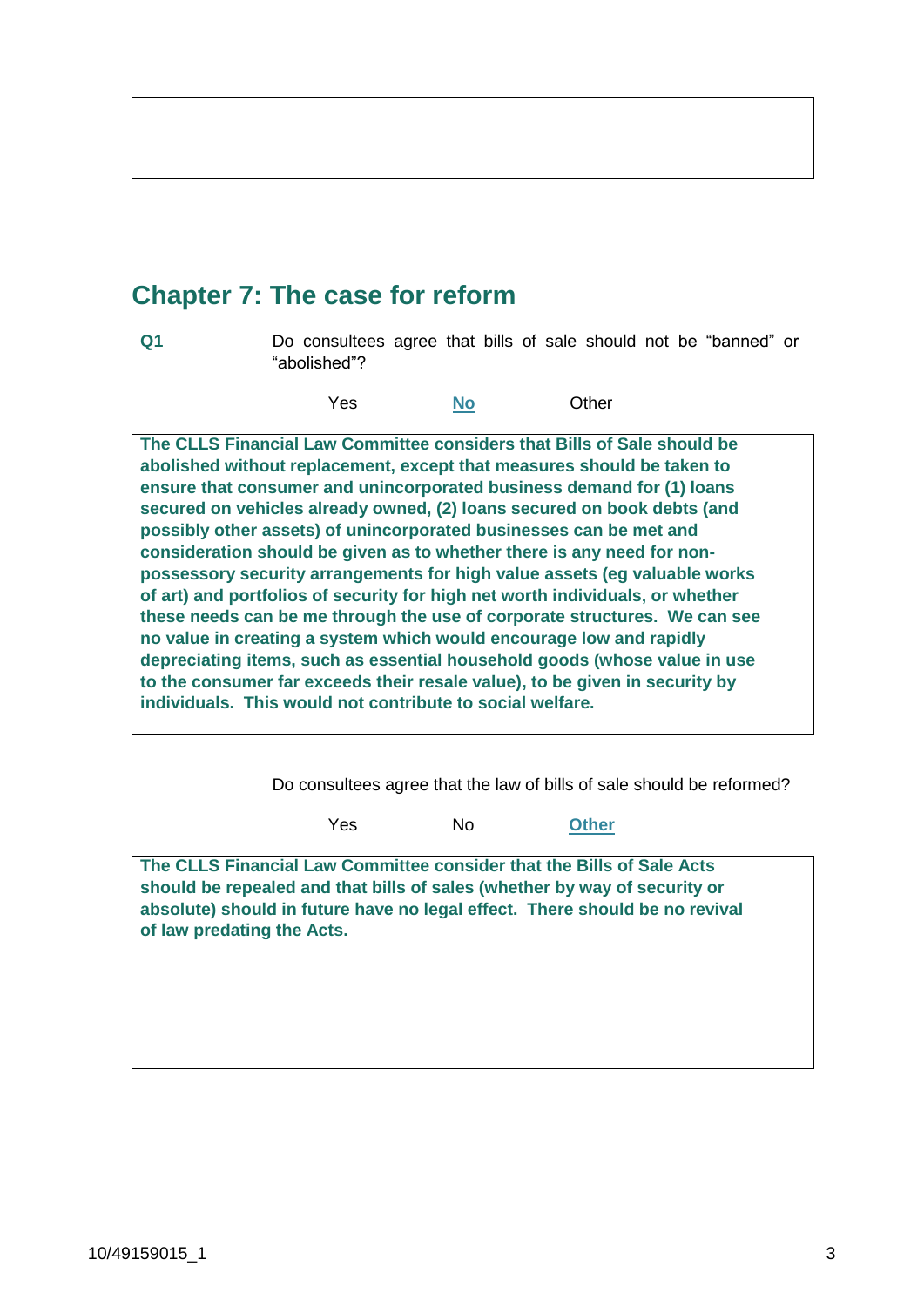# **Chapter 8: Proposals for reform: a new legislative framework**

**Q3** Do consultees agree that the Bills of Sale Acts should be repealed and replaced with new legislation regulating how individuals may use their existing goods as security while retaining possession of them?

Yes **No** Other

**The CLLS Financial Law Committee do not think there is any need for a general system under which individuals may use their existing goods as security while retaining possession of them. We refer to our answer to question 1.**

- **Q4** Do consultees agree that:
- **(1)** the phrases "bill of sale", "security bill" and "personal chattels" should be replaced?

Yes No **Other**

**We think that the terms "bill of sale", "security bill" and "absolute bill" should cease to have any legal meaning. The term "personal chattels" is almost certainly used in other contexts and has a well understood meaning in the common law. We see no reason to seek to abolish or replace it, if the Bills of Sale Acts are repealed, which will remove the particular definition in that Act and also its legal context.**

**(2)** the new legislation should use the term "goods mortgage" to refer to secured loans over goods generally?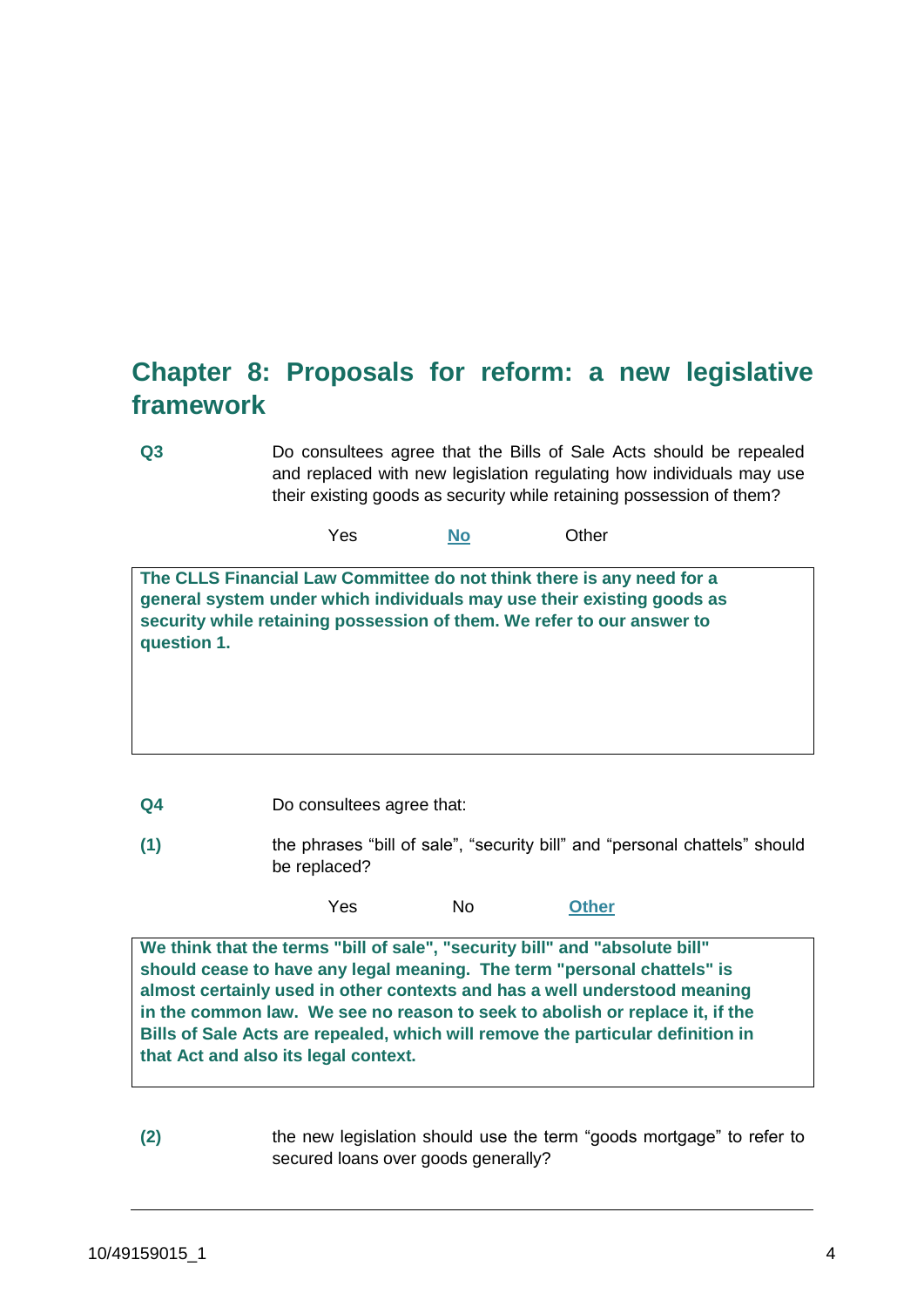| <b>Shor</b><br>٩r<br>. .<br>--<br>נס ו<br>וסווט<br>1 Y V |  |
|----------------------------------------------------------|--|
|----------------------------------------------------------|--|

**If, contrary to the views of the CLLS Financial Law Committee, there were a replacement for the Bills of Sales Acts, we would have no objection to the use of this term.**

**(3)** the new legislation should use the term "vehicle mortgage" to refer to secured loans over vehicles?

|                       | Yes | No | <b>Other</b> |
|-----------------------|-----|----|--------------|
| See response to Q4(2) |     |    |              |

**Q5** Do consultees agree that the new legislation should regulate transactions where individuals use goods they already own as security for a loan or other non-monetary obligation and retain possession of the goods?

Yes **No** Other

**The CLLS Financial Law Committee believe that any new legislation should not create a system to regulate transactions in which individuals use goods they already own as security, but be limited to addressing the few areas of demand addressed in answer to question 1 as efficiently as possible, using existing lending approaches (see our answers to specific proposals for log book loans and book debt charges below)** 

In particular, should the new legislation:

**(1)** apply only to security granted by individuals?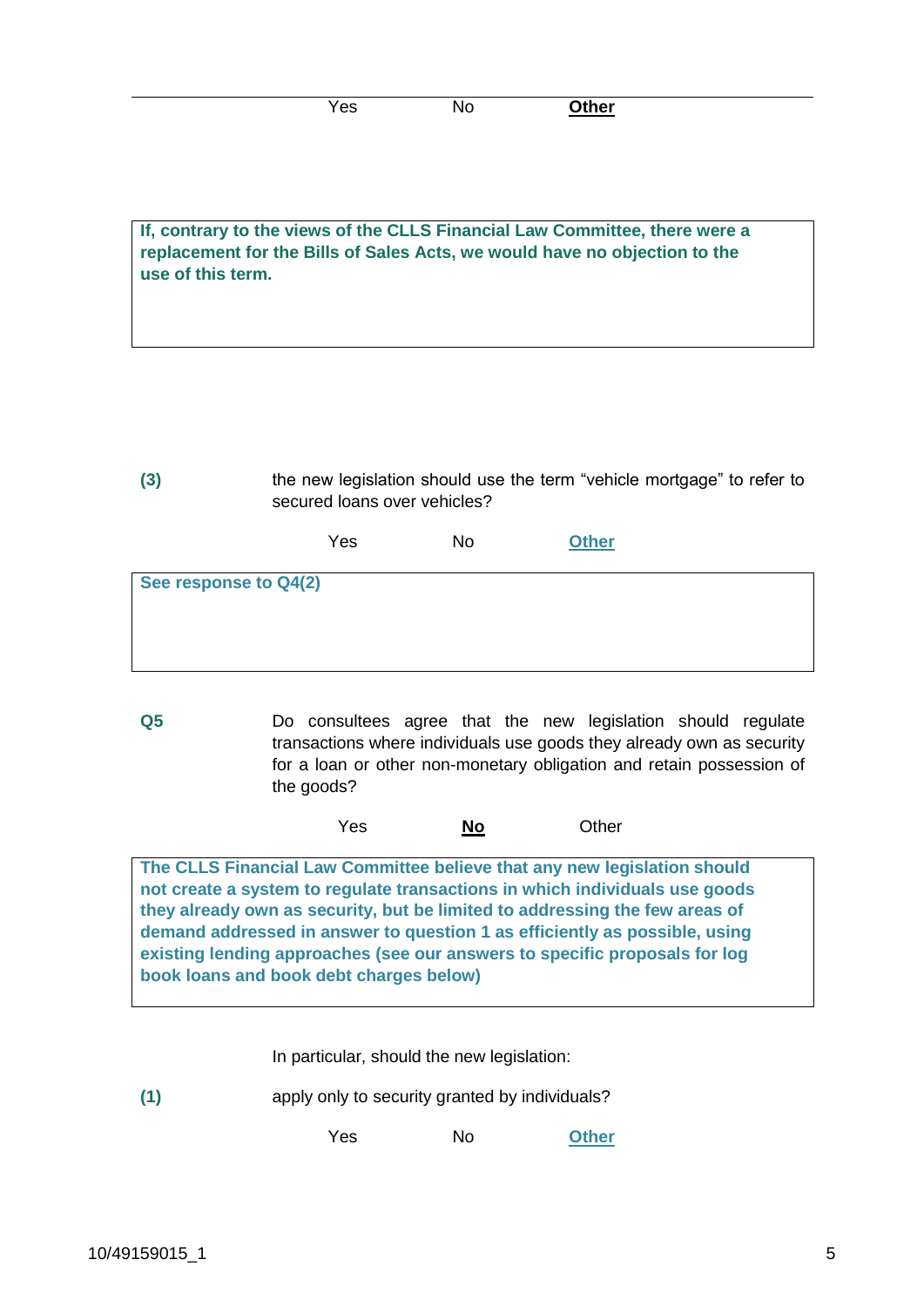**The CLLS Financial Law Committee do not think there is any call for new legislation creating a general system for the grant of security by individuals (or be individuals and non-natural persons)**

**(2)** cover transactions where the obligation secured is non-monetary?

Yes **No** Other

**The CLLS Financial Law Committee see no case for allowing security in relation to a non-monetary obligation – this could lead to consumers being unable to escape from the constant threat of repossession of essential goods (no ability to exercise their equity of redemption if the obligation is continuing or not yet due for performance) and accompanying heavy cost claims, a prospect reminiscent of systems of trucking, bondage and slavery which have no place in a modern society.** 

**(3)** provide that goods are considered to be in the possession of the borrower if they remain under the borrower's control?

|             | Yes | No. | <b>Other</b>                                                                                                                              |  |
|-------------|-----|-----|-------------------------------------------------------------------------------------------------------------------------------------------|--|
| introduced. |     |     | This would be the correct concept if, contrary to the views of the CLLS<br>Financial Law Committee, such a system of goods mortgages were |  |

**Q6** Do consultees agree that the new legislation should not apply to:

**(1)** dealings with intangible goods?

Yes No **Other**

If there were to be legislation, there must be a case for individuals (and individuals acting as trustees of settlements) to be able to create security over portfolios of securities (eg stocks and shares) whether represented by registry entries, book entries or other dematerialised means or bearer instruments. These might or might not be possessory, depending on the circumstances, which will increasingly be that securities holdings are represented in the books of an intermediary.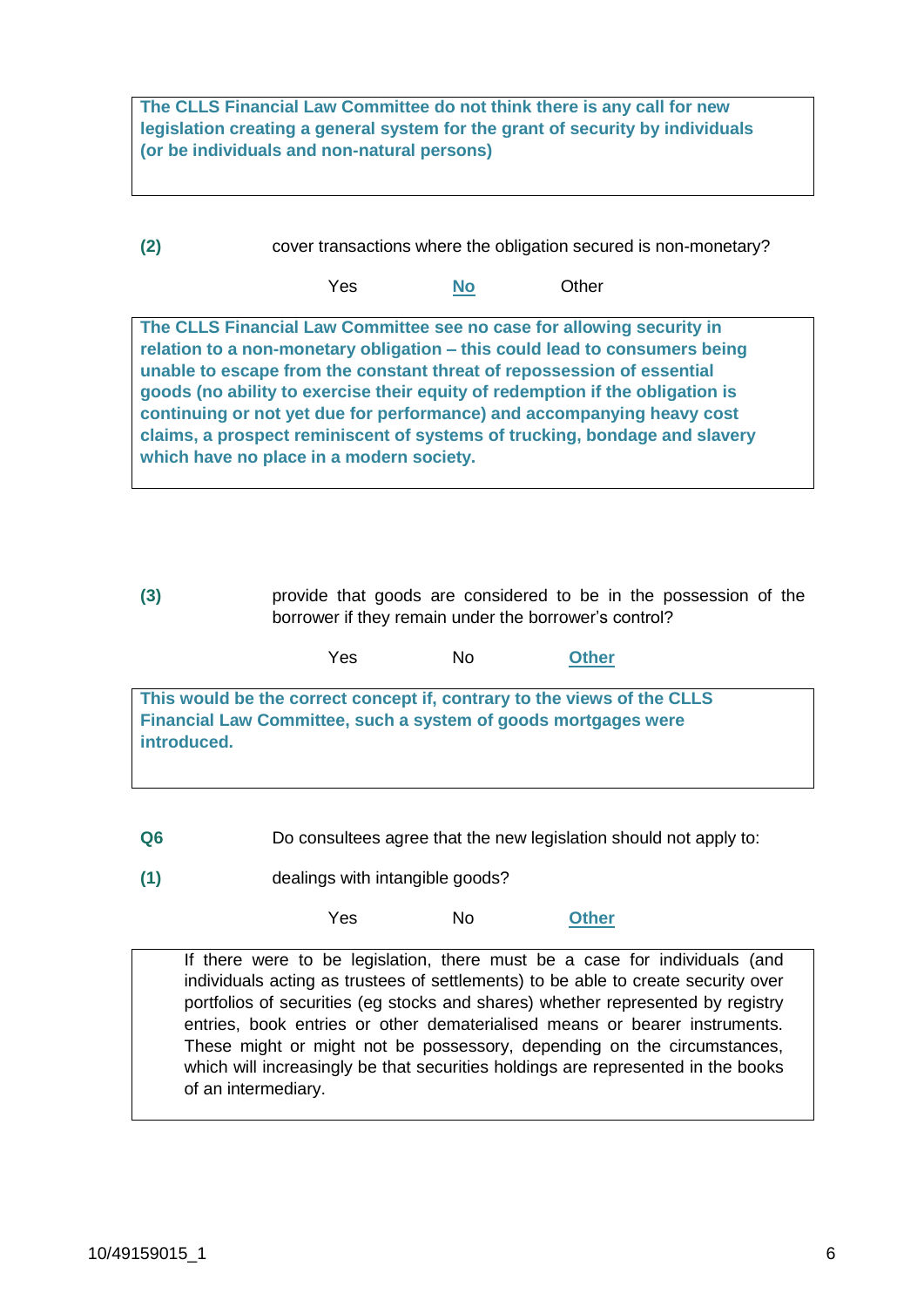**(2)** dealings with ships and aircraft?

**Yes** No Other

**There is already a system for individuals to give security over ships and aircraft**

**(3)** any security interest which could be registered as an agricultural charge (with the exception of loans secured on vehicles)?

**Yes** No Other

| This is also adequately provided for already |  |
|----------------------------------------------|--|
|                                              |  |
|                                              |  |
|                                              |  |

**Q7** Do consultees agree that a goods mortgage should take effect by transferring ownership to the lender unless the parties agree that it should take effect as a charge instead?

Yes **No** Other

In other contexts (land, corporate security) the use of charges is almost universal and any new form of security should also take effect as a charge. Care would also need to be taken to ensure any transfer or retransfer of ownership was tax-neutral.

- **Q8** For all goods mortgages (whether or not securing a regulated credit agreement, and whether taking effect as a transfer of ownership or a charge), do consultees agree that the new legislation should:
- **(1)** prevent lenders from repossessing goods except for one of three specified reasons:
	- (a) default on payment;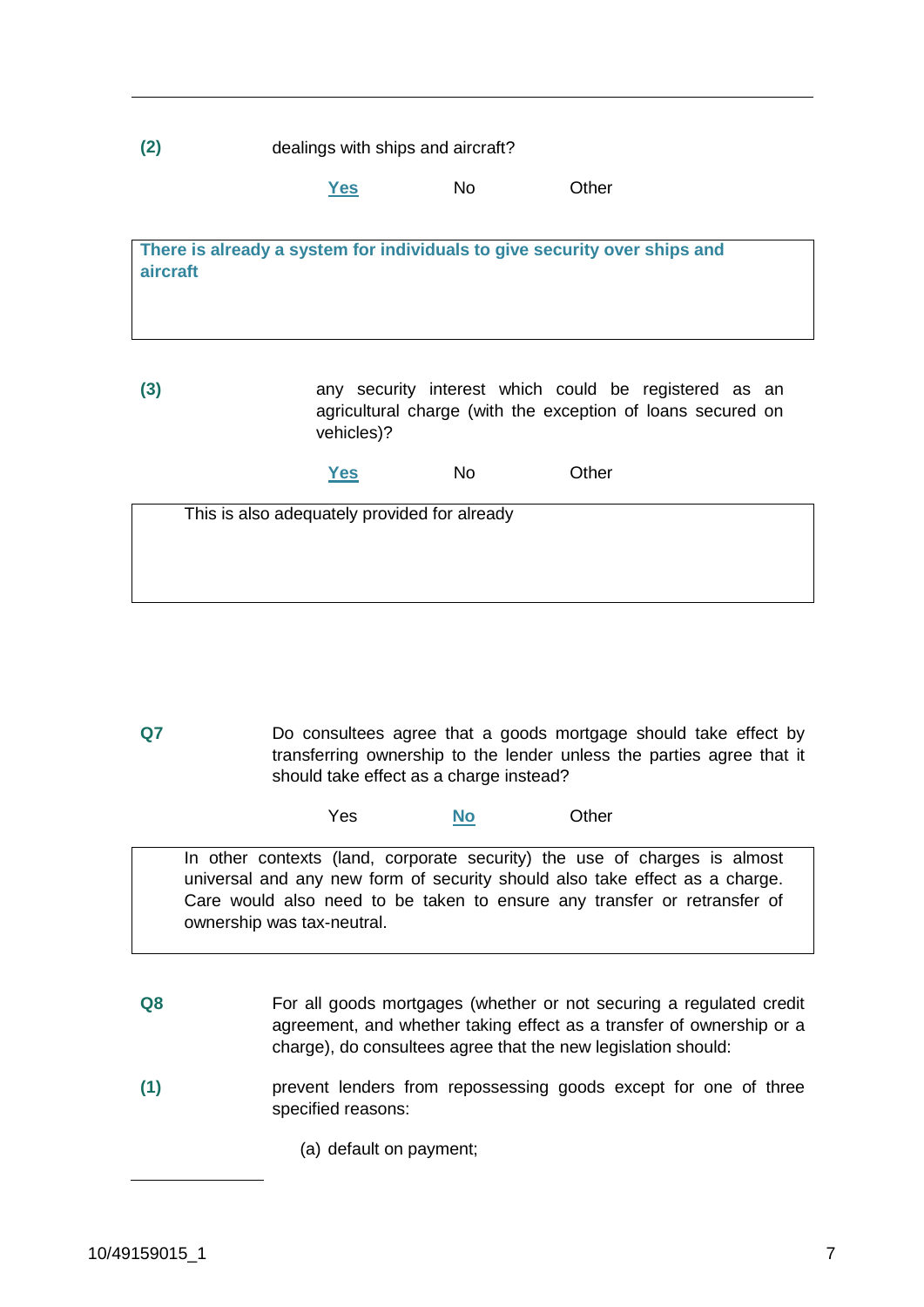- (b) default on maintenance or insurance of the goods; or
- (c) the bankruptcy of the borrower?

Yes No **Other**

**We agree on (a) and (c). We think the case on (b) requires careful consideration. The scheme envisages very low value or rapidly depreciating goods may be charged where the condition of the goods would be of little relevance to the substance of the transaction: an ability to repossess could be used as an instrument of oppression, where the goods are of utility to the borrower and this give rise to much unnecessary litigation. Where insurance is appropriate it should be arranged on terms that allow the lender to maintain it if the borrower does not renew and add the cost to the loan.**

**(2)** no longer provide that fraudulently removing the goods is a specified reason that allows lenders to repossess goods?

| Yes | No | Other |
|-----|----|-------|
|     |    |       |
|     |    |       |
|     |    |       |

**(3)** where there is a transfer of ownership, specify that ownership is automatically transferred to the borrower once the loan is repaid?

| <b>Yes</b><br>No | Other |
|------------------|-------|
|------------------|-------|

**The CLLS Financial Law Committee, however, favours any such mortgages taking effect as charges**

**Q9** Do consultees agree that a goods mortgage should be available to secure loans of any amount with no minimum?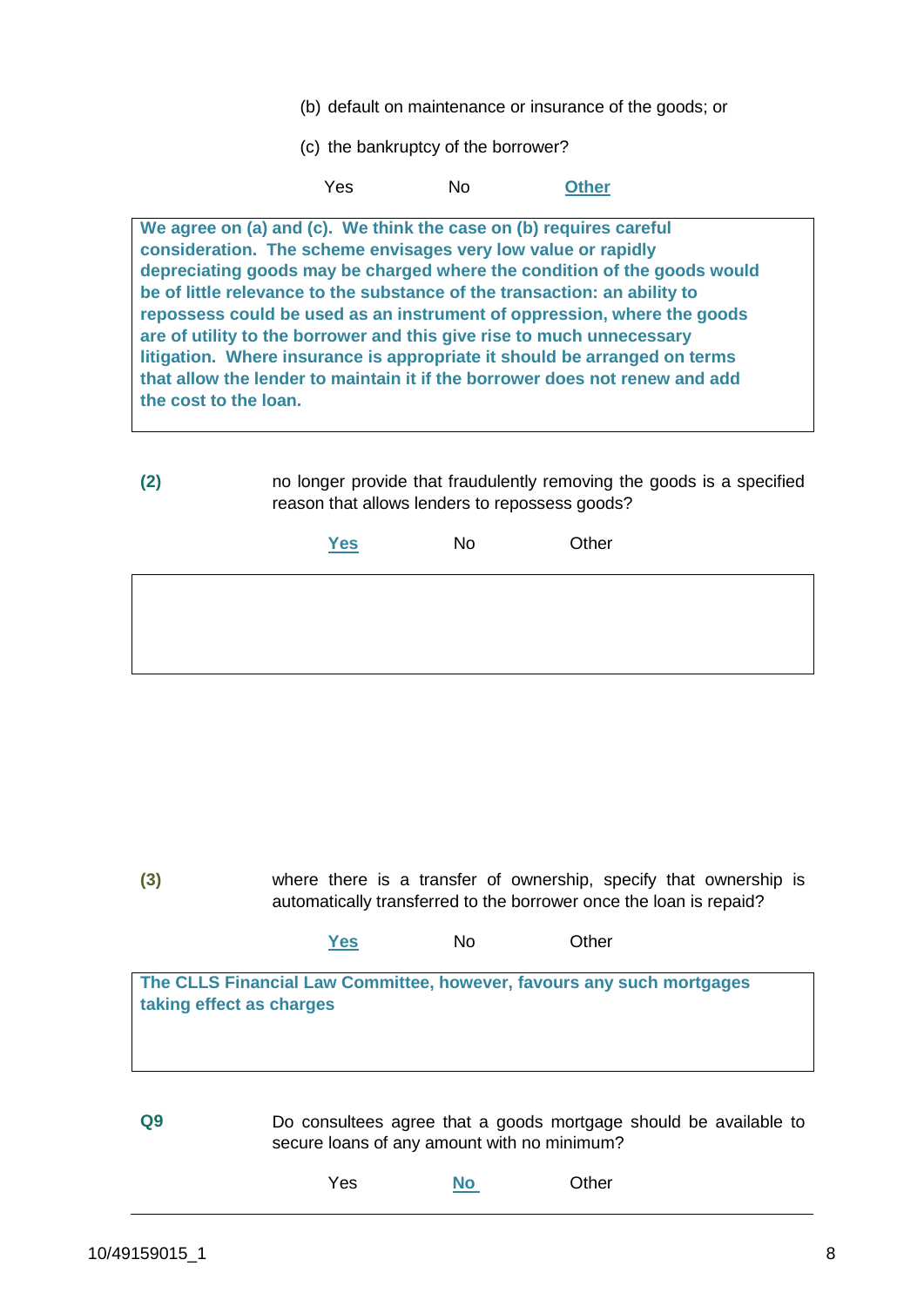**The CLLS Financial Law Committee strongly believe it would be wrong to enable low value or rapidly depreciating goods to be given in security with the borrower retaining possession. The social impact of moving from an environment where this is not really a practical option needs very careful consideration. The introduction of a system under which a charity could donate eg a fridge and a cooker to a household in poverty, only for them to be immediately given in security by the recipient to raise funds and repossessed shortly thereafter, does not seem consistent with the values of our society. We therefore believe that there should be a substantial minimum medium term value in goods permitted to be given in security if a system of goods mortgages were introduced. This value should be indexed to keep pace with inflation.**

**Q10** Do consultees agree that borrowers should not be permitted to use future goods as security for a loan, unless the loan is to be used to acquire those goods?

**Yes** No Other

**However, if individuals were provided with a means to give security over portfolios of securities (see Q6(1)) this should extend to future assets in this class**

## **Chapter 9: Proposals for reform: simplifying the document requirements**

- **Q11** Do consultees agree that:
- **(1)** a goods mortgage should only be valid if it is set out in a written document signed by both parties?

**Yes** No Other

**If, contrary to the views of the CLLS Financial Law Committee, a system of goods mortgages is introduced**

**(2)** the borrower's signature should be a physical signature made in the presence of a witness?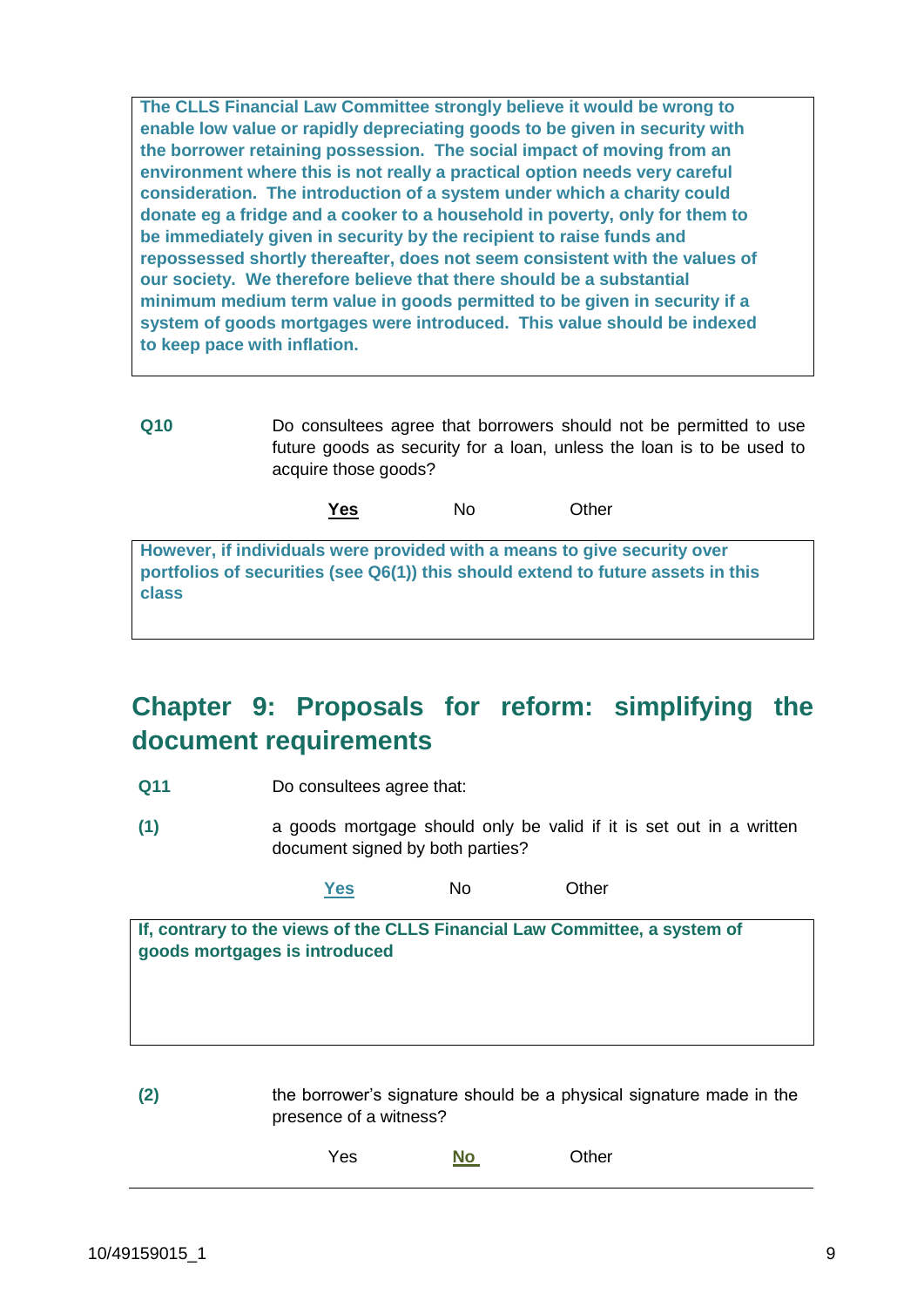**Regard must be had to the laws on Electronic Signatures (see the CLLS Financial Law Committees written submission). Article 25 of Regulation (EU) No 910/2014 will apply and require the recognition of electronic signatures.**

| (3)                      | the goods mortgage should be in a separate document from the credit<br>agreement? |           |       |  |
|--------------------------|-----------------------------------------------------------------------------------|-----------|-------|--|
|                          | Yes                                                                               | <b>No</b> | Other |  |
| This should be optional. |                                                                                   |           |       |  |

| Q12                                                                                 |                                                                                                                                                                                       | Do consultees agree that a goods mortgage document should contain: |       |  |  |
|-------------------------------------------------------------------------------------|---------------------------------------------------------------------------------------------------------------------------------------------------------------------------------------|--------------------------------------------------------------------|-------|--|--|
|                                                                                     | (a) the date of the goods mortgage?                                                                                                                                                   |                                                                    |       |  |  |
|                                                                                     |                                                                                                                                                                                       | (b) the names and addresses of the borrower and lender?            |       |  |  |
|                                                                                     |                                                                                                                                                                                       | (c) the obligation which is secured by the goods mortgage?         |       |  |  |
|                                                                                     | (d) a statement that ownership of the goods is being transferred to<br>the lender, or that the goods are being charged in favour of the<br>lender, in order to secure the obligation? |                                                                    |       |  |  |
|                                                                                     | (e) the name, address and occupation of the witness?                                                                                                                                  |                                                                    |       |  |  |
|                                                                                     | (f) a specific description of the goods?                                                                                                                                              |                                                                    |       |  |  |
|                                                                                     | Yes                                                                                                                                                                                   | No                                                                 | Other |  |  |
| This would be a correct approach if a system of goods mortgages were<br>introduced. |                                                                                                                                                                                       |                                                                    |       |  |  |

#### **Q13** Do consultees agree that it is not necessary to require that the goods mortgage document contain: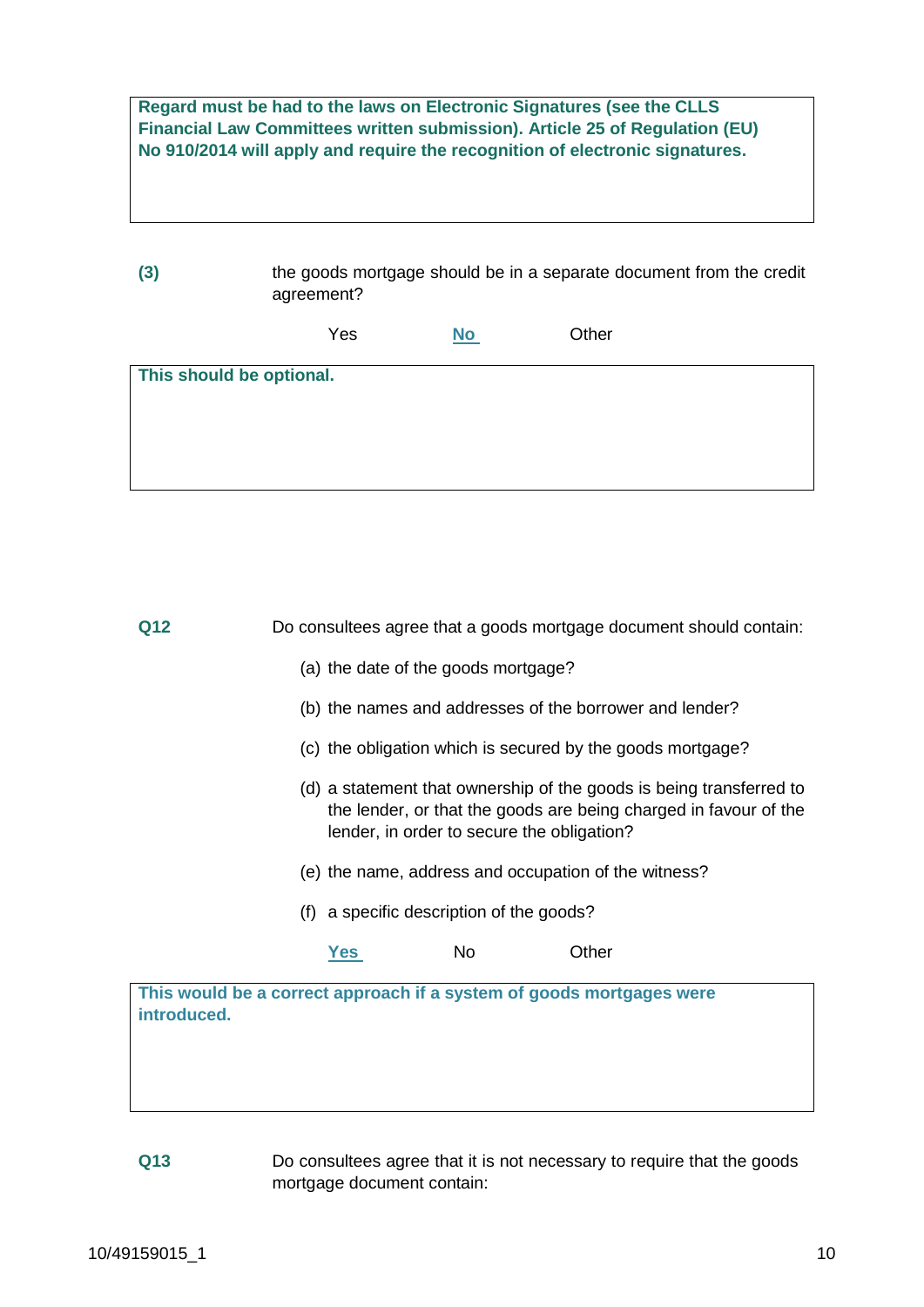#### **(1)** a fixed sum where the secured obligation is monetary?

|                                                            | 'es | No | : Other                                                                 |  |
|------------------------------------------------------------|-----|----|-------------------------------------------------------------------------|--|
|                                                            |     |    |                                                                         |  |
|                                                            |     |    | We do not think that this is necessary, as the minimum value we propose |  |
| would attach to the secured goods not the amount borrowed. |     |    |                                                                         |  |
|                                                            |     |    |                                                                         |  |
|                                                            |     |    |                                                                         |  |
|                                                            |     |    |                                                                         |  |
|                                                            |     |    |                                                                         |  |
|                                                            |     |    |                                                                         |  |

#### **(2)** specific description of the goods in a separate schedule?

| <u>Yes</u> | No | Other |
|------------|----|-------|
|            |    |       |
|            |    |       |
|            |    |       |
|            |    |       |

- **Q14** Do consultees agree that where a regulated credit agreement is secured on a vehicle the vehicle mortgage document should include prominent statements that:
- **(1)** the lender owns the vehicle until the loan is repaid?

**Yes** No Other

All the requirements suggested in Q14 would not be needed if arrangements for raising finance using already owned vehicles could be fitted into the existing hire-purchase and conditional sale framework

> in the event of default, the borrower risks losing possession of the vehicle?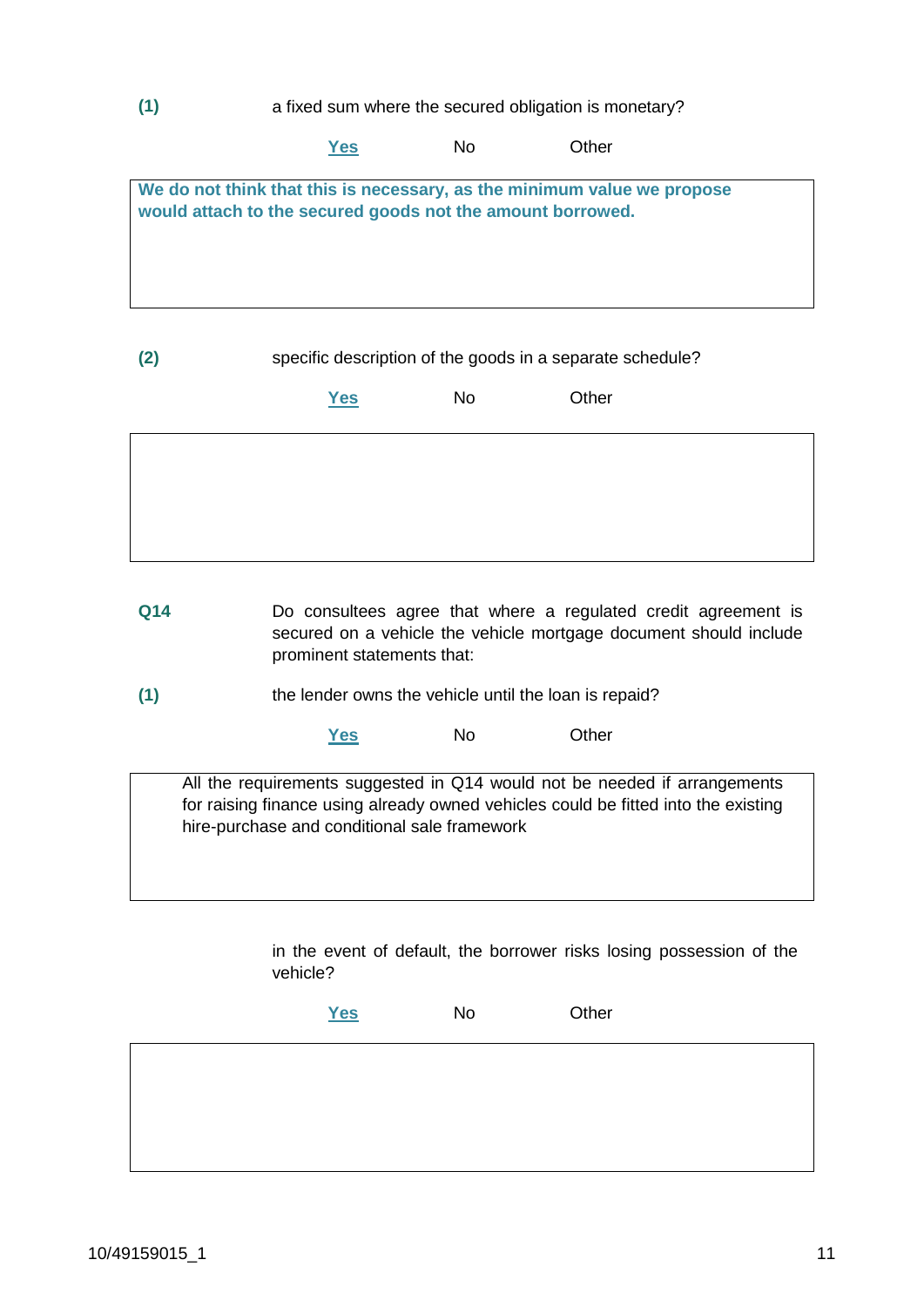Do consultees have views on:

**(3)** the suggested formulations for the prominent statements?

Yes **No** Other

**(4)** whether the prominent statements should also appear on websites and advertising? Yes No **Other The same position should be taken as applies to the advertising of financing of new vehicles by hire purchase or conditional sale**

- **Q15** Do consultees agree that:
- **(1)** adapted versions of the prominent statements should be required for regulated credit agreements secured on goods other than vehicles?

|     | <b>Yes</b> | No | Other                                                                                                                           |  |
|-----|------------|----|---------------------------------------------------------------------------------------------------------------------------------|--|
|     |            |    |                                                                                                                                 |  |
|     |            |    |                                                                                                                                 |  |
|     |            |    |                                                                                                                                 |  |
| (2) |            |    | it is not necessary to include the prominent statements for goods<br>mortgages which do not secure regulated credit agreements? |  |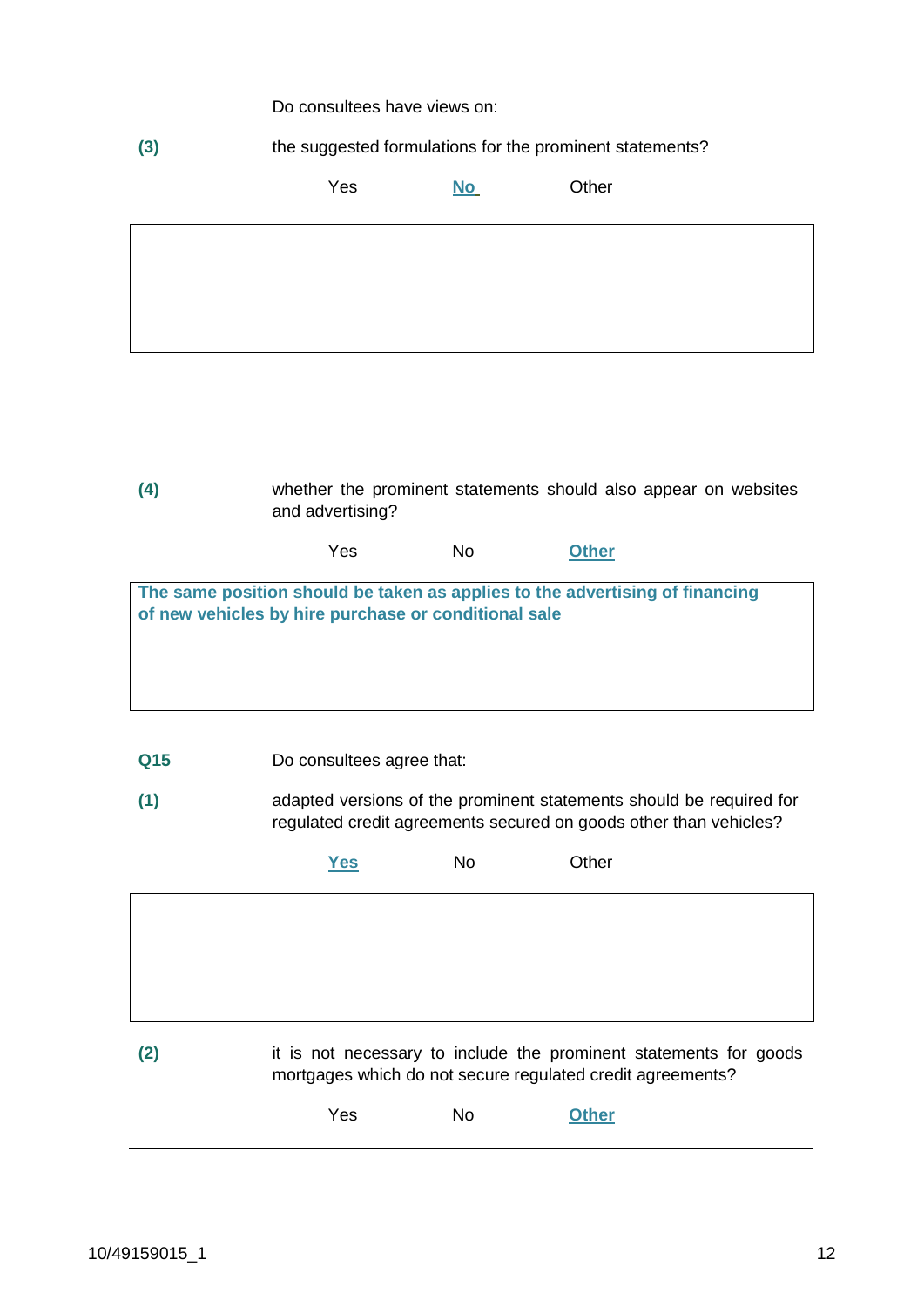|  |  |  |  | We query why this should be the case? |  |  |  |
|--|--|--|--|---------------------------------------|--|--|--|
|--|--|--|--|---------------------------------------|--|--|--|

**Q16** Do consultees agree that the sanction for failure to comply with the document requirements should be that the lender loses any right to the secured goods, both as against the borrower and as against third parties?

| <b>Yes</b> | No | Other |
|------------|----|-------|
|            |    |       |

# **Chapter 10: Proposals for reform: modernising the registration regime**

**Q17** Do consultees agree that:

**(1)** there should be no requirement to register vehicle mortgages at the High Court?

Yes No **Other**

**The CLLS Financial Law Committee does not support a system of vehicle mortgages. If one existed, the High Court would not be a suitable registry**

**(2)** instead, a logbook lender should not be entitled to enforce a vehicle mortgage against a third party or trustee in bankruptcy unless the vehicle mortgage has been registered with a designated asset finance registry?

| Yes | No | Other |
|-----|----|-------|
|     |    |       |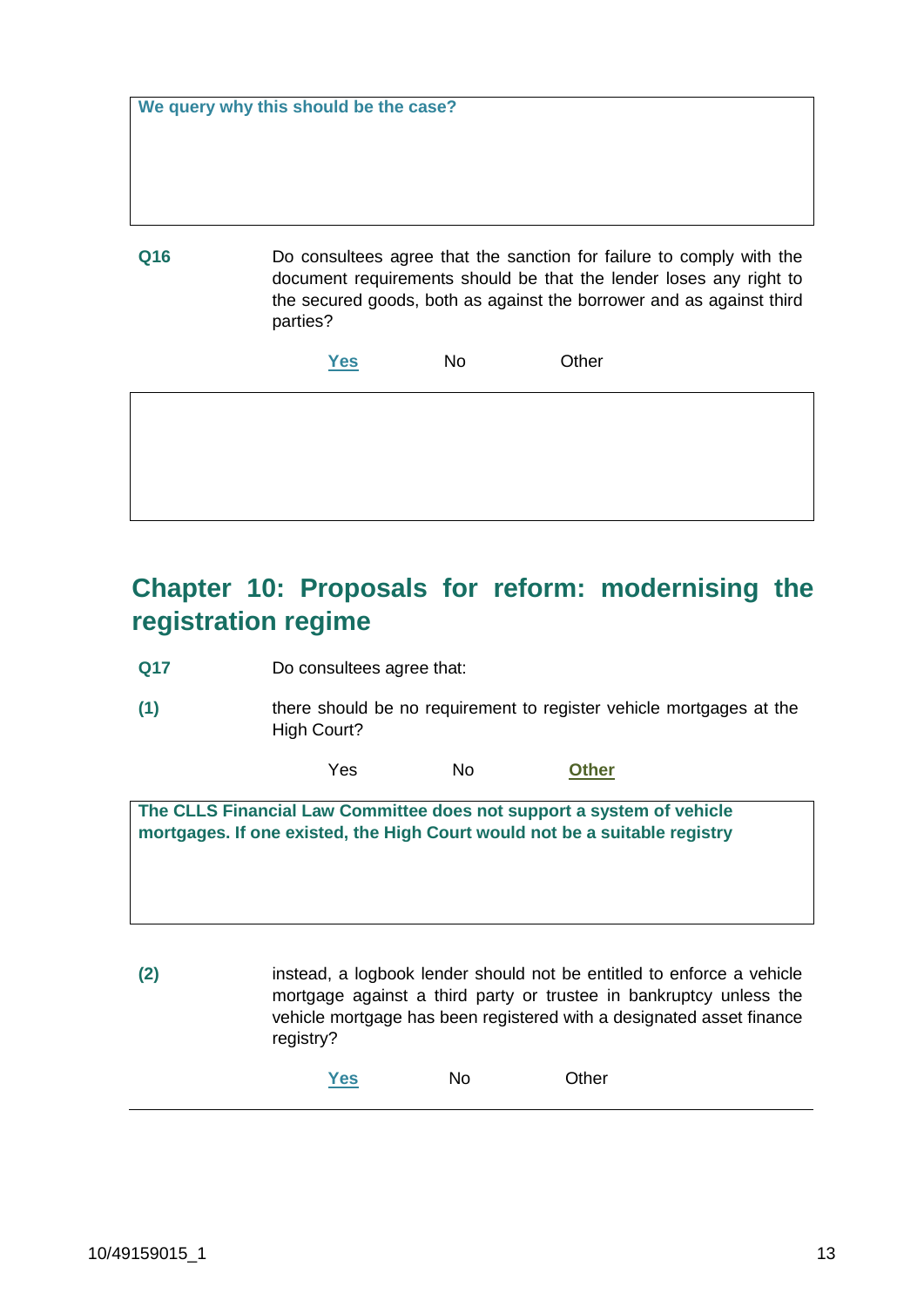| (3) | priority should be determined by the date and time that the details of<br>the vehicle mortgage become publicly available? |
|-----|---------------------------------------------------------------------------------------------------------------------------|

Yes **No** Other

**This creates a difficulty in ascertaining when that point is as it is the result of an administrative action, not an action by the parties. We suggest that the date of acknowledgement of the filing should be used. Authorisation of the registry could depend on this being virtually simultaneous with public availability.**

**Q18** Do consultees agree that:

**(1)** a government entity should designate asset finance registries as suitable to register vehicle mortgages?

**Yes** No Other

**If asset finance registries should prove necessary.**

**(2)** to provide an asset finance register which meets the needs of lenders and traders, asset finance registries seeking designation should meet four criteria:

- (a) adequate data-sharing
- (b) a suitable cost structure
- (c) robust technology (coupled with indemnities); and
- (d) a complaints system?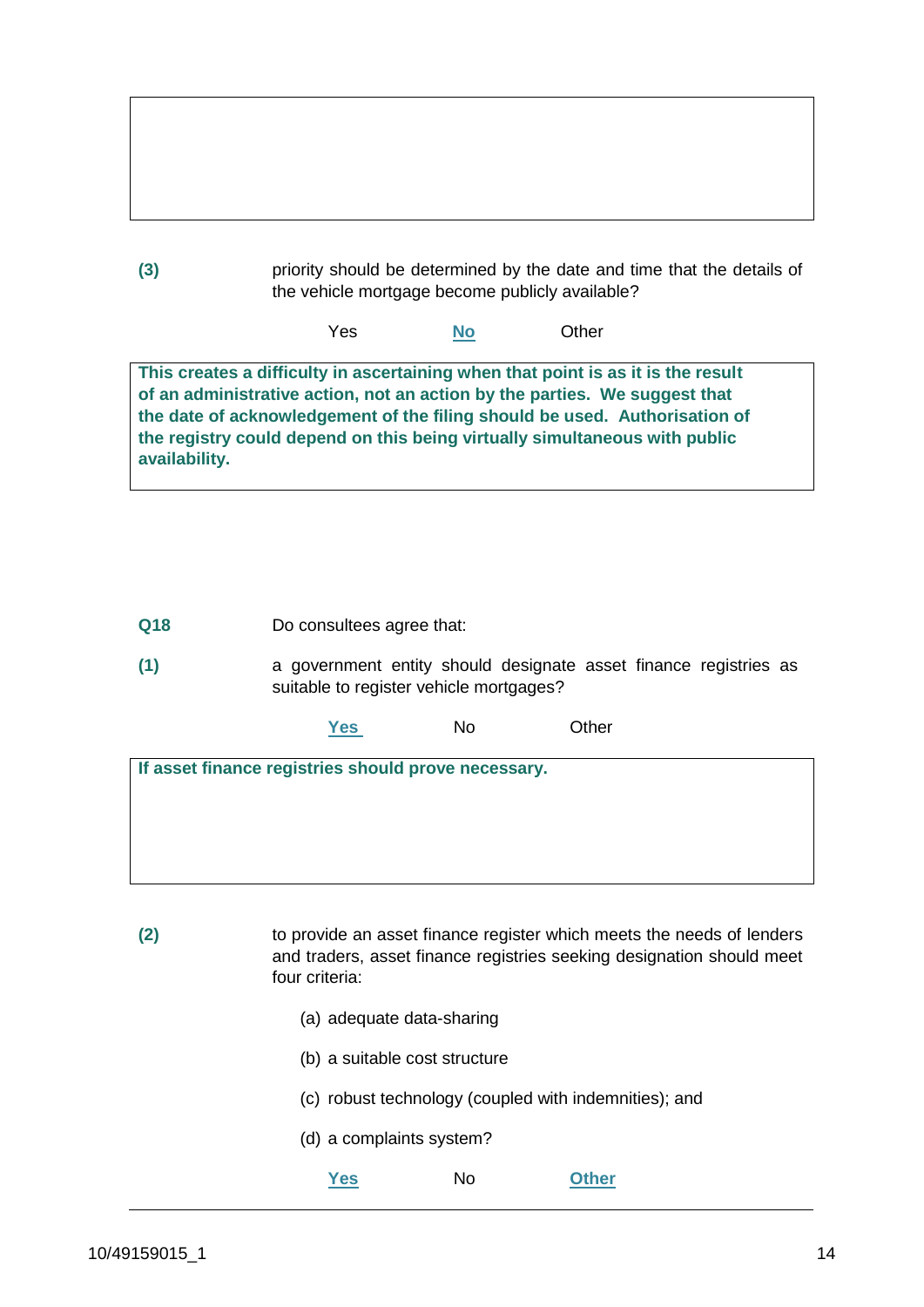**See also our response to question 17(3**)

We welcome other comments on the registration of vehicle mortgages

We think it would be better not to have them, but to enable the use of hire purchase and conditional sale agreements in relation to vehicles already owned by the borrower: see the CLLS Financial Law Committee's accompanying paper.

**Q19** We expect that the designated asset finance registries will initially be HPI, Experian and CDL. We welcome comments on whether there are likely to be new entrants to this market.

**Q20** Do consultees agree that mortgages on goods other than vehicles:

**(1)** should be enforceable against the borrower whether or not they have been registered?

Yes **No** Other

**If a system of goods mortgages is introduced, we would prefer validity to depend on registration, as with security created by companies that requires registration at Companies House**

**(2)** should not be enforceable against a third party or trustee in bankruptcy unless they have been registered with the High Court?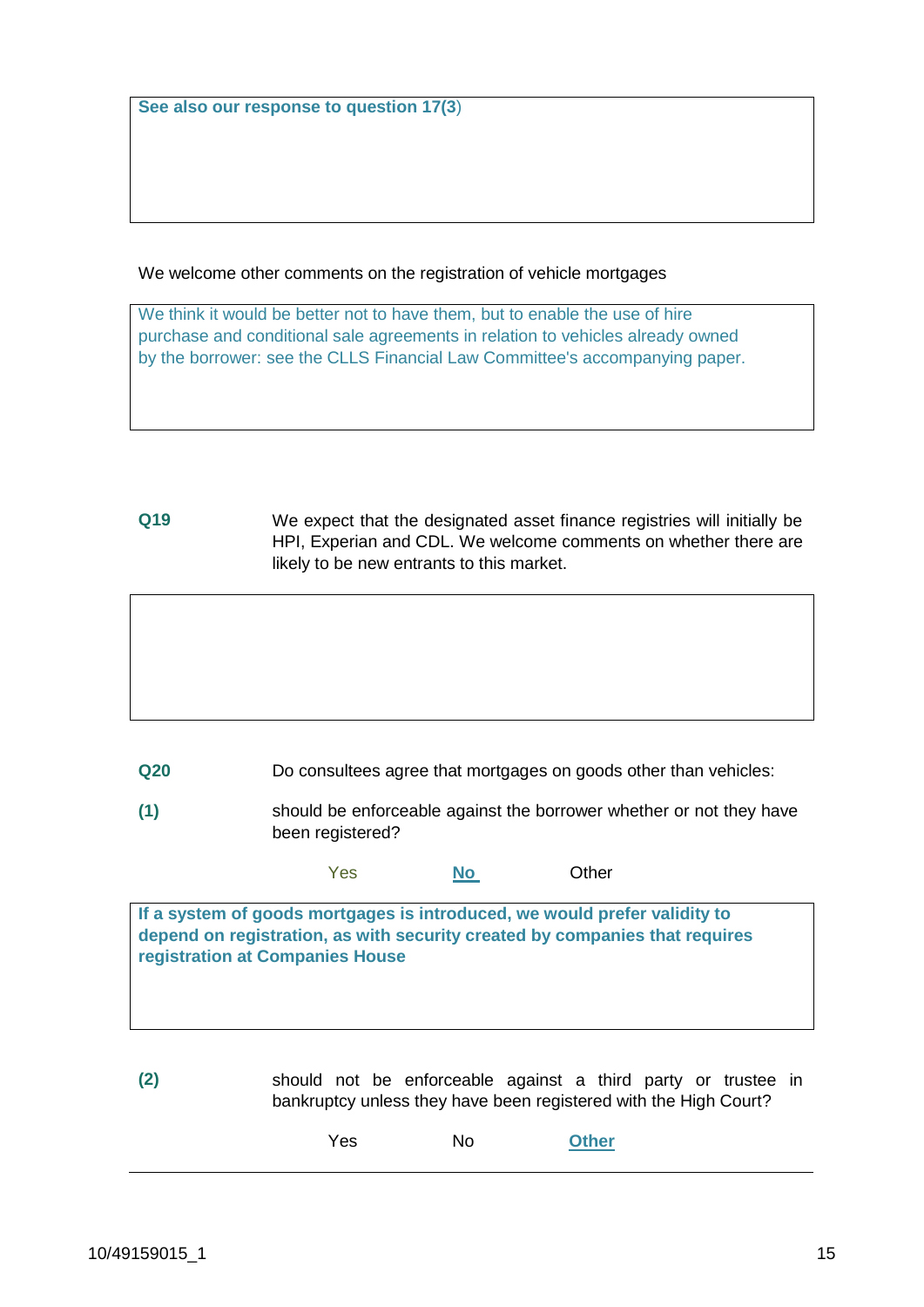**The High Court is not a suitable registration body in any event. However, the concept of registration being a prerequisite to enforcement of any security interest is appropriate.** 

| Q21                                                                | Do consultees agree that for registration of mortgages over goods |                                                                                                        |                                                                                                                                                                                           |                                                                                |  |  |
|--------------------------------------------------------------------|-------------------------------------------------------------------|--------------------------------------------------------------------------------------------------------|-------------------------------------------------------------------------------------------------------------------------------------------------------------------------------------------|--------------------------------------------------------------------------------|--|--|
|                                                                    |                                                                   | (a) registration should be by email?                                                                   |                                                                                                                                                                                           |                                                                                |  |  |
|                                                                    |                                                                   |                                                                                                        |                                                                                                                                                                                           | (b) priority should be determined by time of submission?                       |  |  |
|                                                                    |                                                                   | (c) original documents should no longer be required?<br>(d) an affidavit should no longer be required? |                                                                                                                                                                                           |                                                                                |  |  |
|                                                                    |                                                                   |                                                                                                        |                                                                                                                                                                                           |                                                                                |  |  |
|                                                                    |                                                                   |                                                                                                        | (e) lenders should email a registration form and a copy of the<br>goods mortgage document? We welcome views on whether<br>the registration form should include the location of the goods. |                                                                                |  |  |
|                                                                    |                                                                   | (f) there should not be a statutory time limit?                                                        |                                                                                                                                                                                           |                                                                                |  |  |
|                                                                    |                                                                   | documents to county courts?                                                                            |                                                                                                                                                                                           | (g) the High Court should not be obliged to send goods mortgage                |  |  |
|                                                                    |                                                                   | Yes                                                                                                    | No                                                                                                                                                                                        | <b>Other</b>                                                                   |  |  |
| While some of these measures may be appropriate in relation to the |                                                                   |                                                                                                        |                                                                                                                                                                                           | registration of goods mortgages if a system for their creation is created, the |  |  |

**registration of goods mortgages, if a system for their creation is created, the High Court is wholly unsuitable as a registration body and any registration body should use modern electronic means of communication in the same way as envisaged for vehicle mortgages.**

We welcome other comments on the registration of mortgages over goods other than vehicles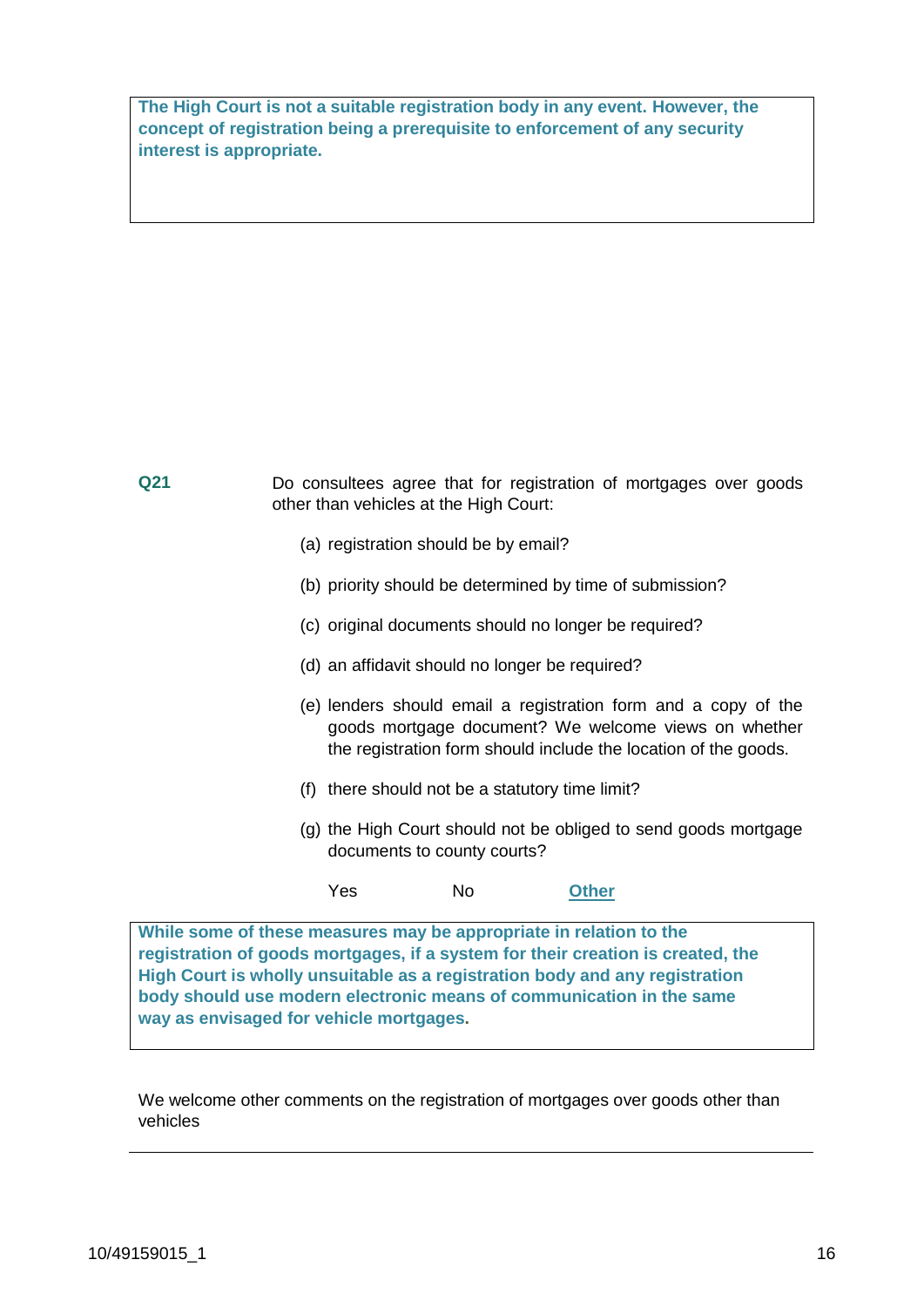**Q22** Do consultees agree that to maintain the accuracy of the registers:

**(1)** lenders should be required to enter notices of satisfaction in respect of satisfied vehicle mortgages and goods mortgages?

**Yes** No Other

**(2)** there should be a procedure for the borrower (at the lender's cost if successful) to enter a notice of satisfaction where the lender refuses

to do so?

| <u>Yes</u> | <b>No</b> | Other |
|------------|-----------|-------|
|            |           |       |
|            |           |       |

**(3)** re-registration of vehicle mortgages and goods mortgages should be required every ten years?

| Yes | <b>No</b> | <b>Other</b> |
|-----|-----------|--------------|
|     |           |              |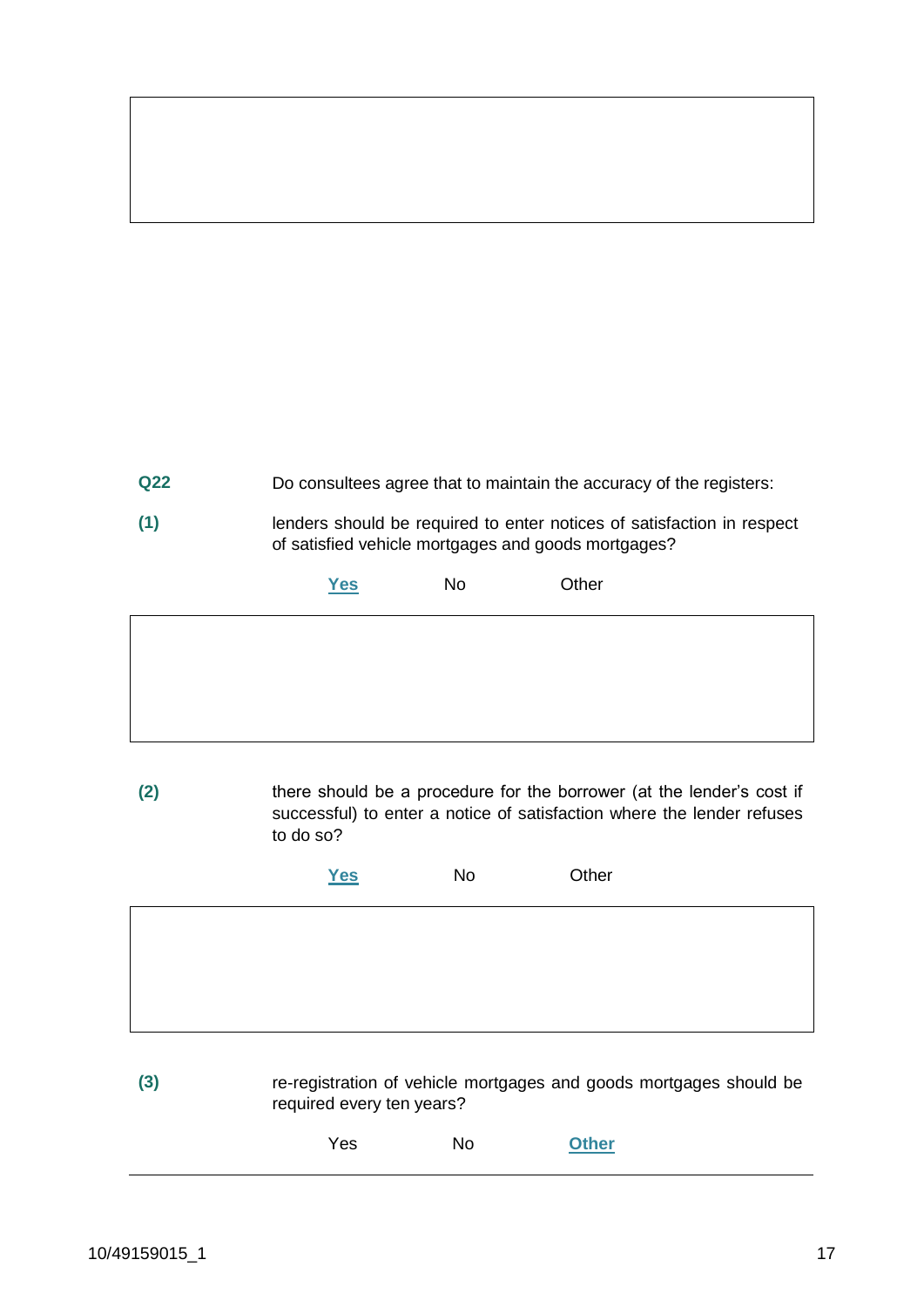**If there is such a system, the lower the minimum at which use of the system is allowed the more frequent re-registration would need to be. With no value minimum, no more than 3 years would be appropriate. We think consideration should be given to whether a maximum duration is needed if a system of vehicle and goods charges is introduced.**

# **Chapter 11: Proposals for reform: protecting borrowers**

- **Q23** Do consultees agree that:
- **(1)** the requirement for a court order before repossession should be extended to all regulated credit agreements secured by a goods mortgage?

**Yes** No Other

**(2)** the point at which the lender should be required to seek a court order is when one third of the total loan amount has been repaid?

**Yes** No Other

**We note this accord with the position for hire-purchase and conditional sale agreements**

**(3)** lenders should be permitted to pass on the court fee to the specific borrower in question if a return of goods order is granted, or if a suspended return of goods order eventually results in repossession?

Yes No **Other**

**There may be a case that the court should have discretion in this matter.**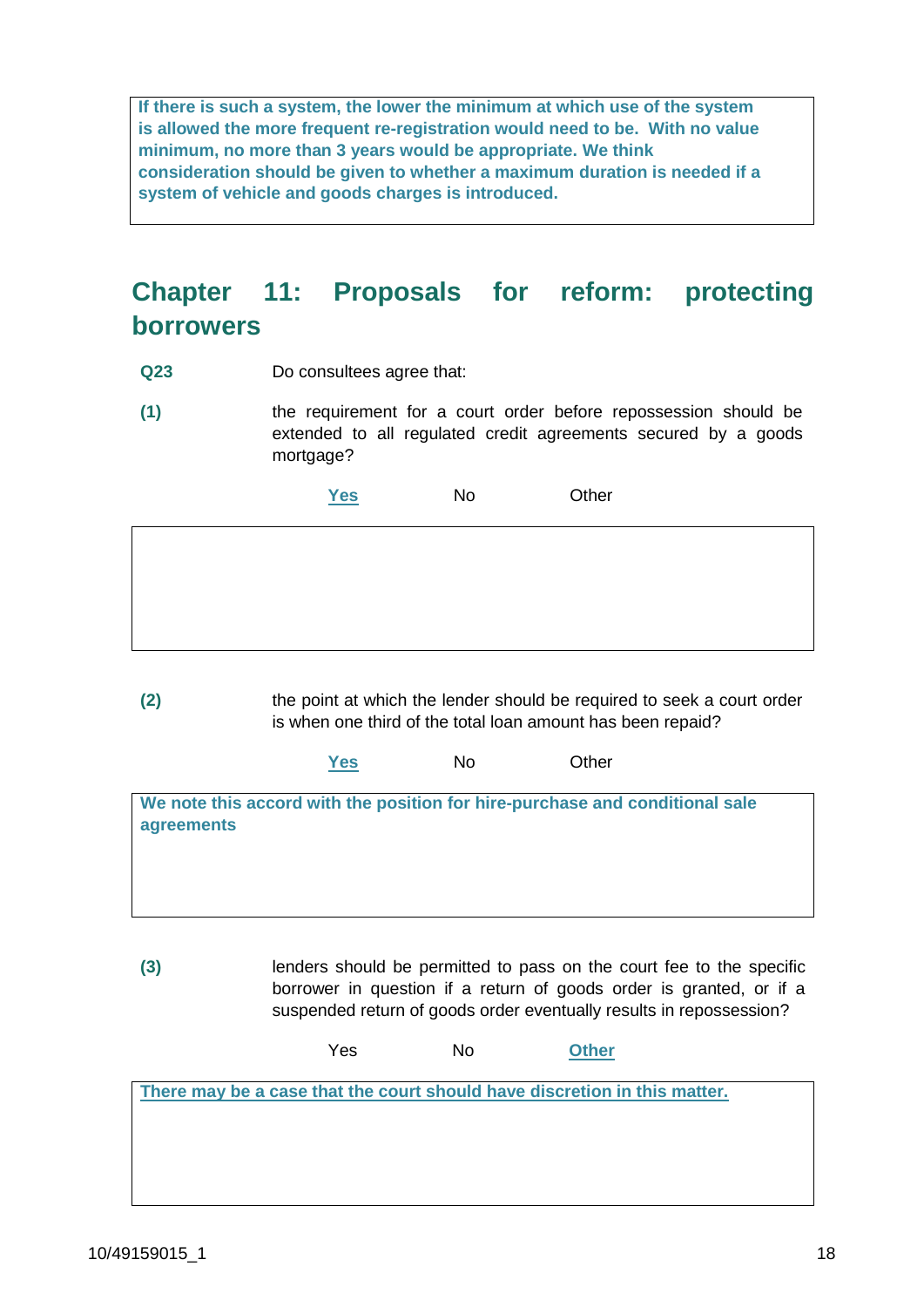**(4)** lenders should be permitted to have recourse to borrowers for any shortfall following sale of the repossessed goods?

| Yes | No | Other |
|-----|----|-------|
|     |    |       |
|     |    |       |
|     |    |       |

**(5)** lenders should be permitted to seek a charging order against borrowers' homes only in the limited circumstances set out in the CCTA Code?

**Yes** No Other

**(6)** in accordance with the CCTA Code on charging orders, lenders should not be able to apply for an order seeking sale even where they have obtained a charging order against borrowers' homes?

| Yes | No | Other |
|-----|----|-------|
|     |    |       |
|     |    |       |
|     |    |       |

**(7)** lenders should be permitted to use the return of goods order, and so their own employees or debt collectors, to repossess the goods?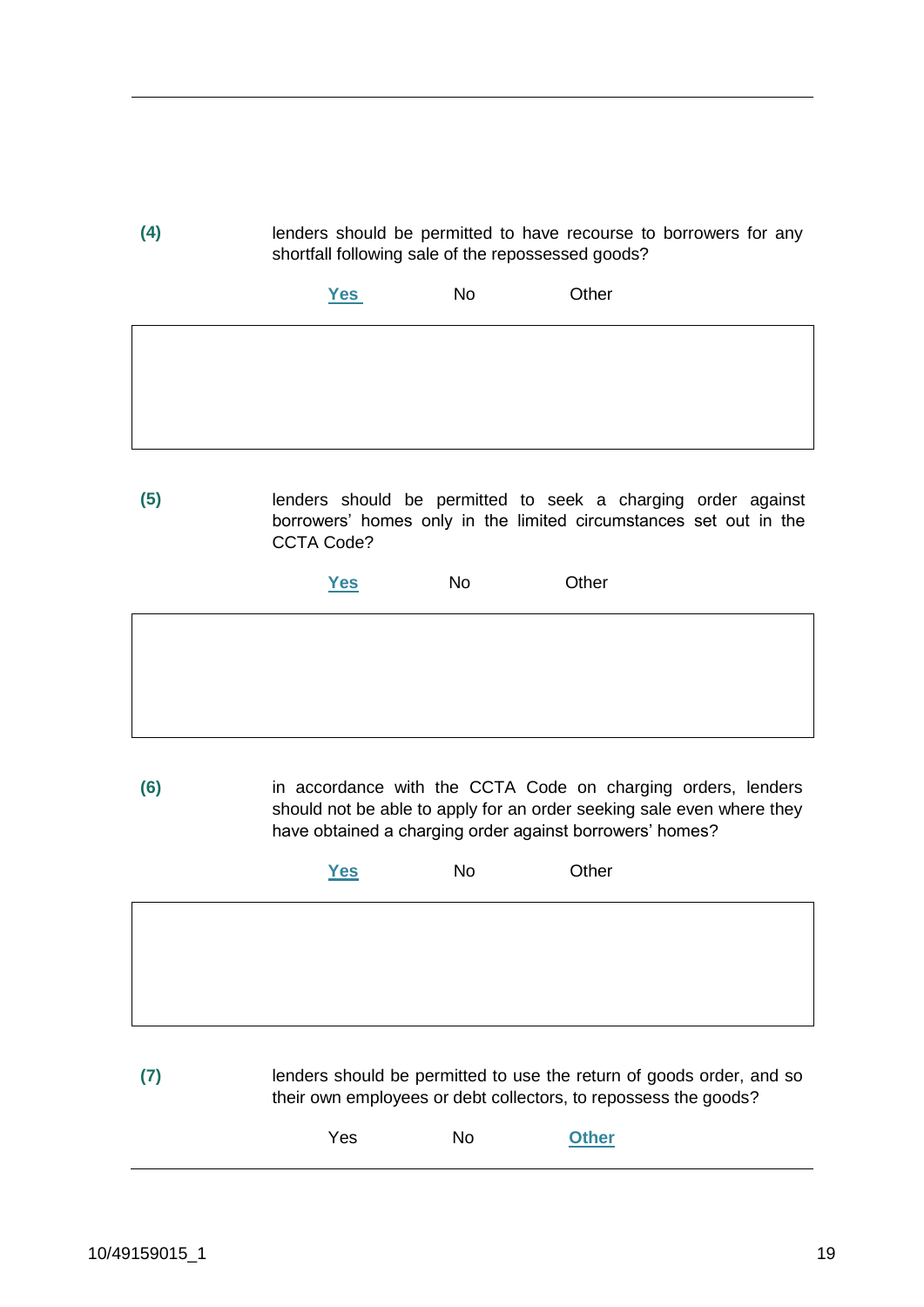|     | behaviour are adequately regulated |     | This should be permitted, assuming that standards of repossession                                                                             |  |
|-----|------------------------------------|-----|-----------------------------------------------------------------------------------------------------------------------------------------------|--|
| Q24 | a goods mortgage:                  |     | Do consultees agree that for regulated credit agreements secured by                                                                           |  |
| (1) | over the vehicle or other goods?   |     | borrowers should have the right of voluntary termination by handing                                                                           |  |
|     | <u>Yes</u>                         | No. | Other                                                                                                                                         |  |
|     | reason to have any differences.    |     | We note this applies under consumer credit legislation and we see no                                                                          |  |
| (2) | goods?                             |     | the right for borrowers to terminate voluntarily should be available until<br>the lender has incurred costs to repossess the vehicle or other |  |
|     | Yes                                | No. | <b>Other</b>                                                                                                                                  |  |

| The position should be that in relation to hire purchase and conditional sale<br>agreements regulated under consumer credit legislation |
|-----------------------------------------------------------------------------------------------------------------------------------------|
|                                                                                                                                         |
|                                                                                                                                         |
|                                                                                                                                         |

- **Q25** Do consultees agree that the approach of the CCTA Code should be adopted so that voluntary termination:
- **(1)** is available immediately, without requiring any percentage of the loan amount to have been repaid?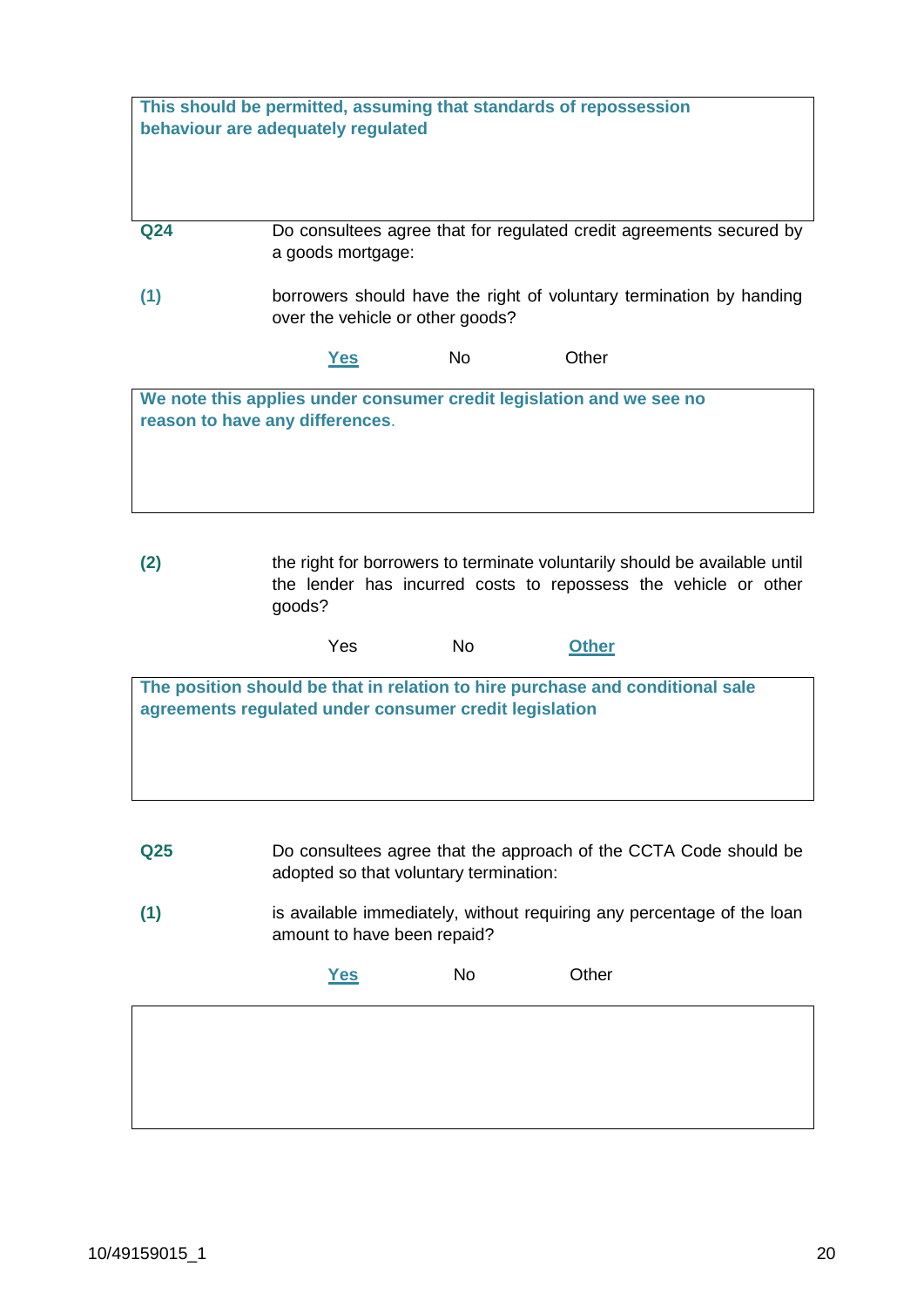| (2) | acts as full and final settlement of all outstanding amounts?                                                                                                                                                                |                                         |                                                                      |  |
|-----|------------------------------------------------------------------------------------------------------------------------------------------------------------------------------------------------------------------------------|-----------------------------------------|----------------------------------------------------------------------|--|
|     | <u>Yes</u>                                                                                                                                                                                                                   | <b>No</b>                               | Other                                                                |  |
|     |                                                                                                                                                                                                                              |                                         |                                                                      |  |
|     |                                                                                                                                                                                                                              |                                         |                                                                      |  |
|     |                                                                                                                                                                                                                              |                                         |                                                                      |  |
| (3) | is available except where:                                                                                                                                                                                                   |                                         |                                                                      |  |
|     |                                                                                                                                                                                                                              | malicious damage of whatever nature; or | (a) it is established that the vehicle or other goods have sustained |  |
|     | (b) it is evident that the borrower has contravened the obligation<br>to take reasonable care of the vehicle or other goods to the<br>extent that the contravention adversely and significantly affects<br>the resale value? |                                         |                                                                      |  |
|     | Yes                                                                                                                                                                                                                          | No                                      | <b>Other</b>                                                         |  |
|     |                                                                                                                                                                                                                              |                                         | The position should be the same as under the Consumer Credit Acts    |  |

Where vehicles are maliciously damaged, we welcome views on whether borrowers should retain the right of voluntary termination if they can show that the malicious damage was not caused by them or anyone associated with them.

**See above**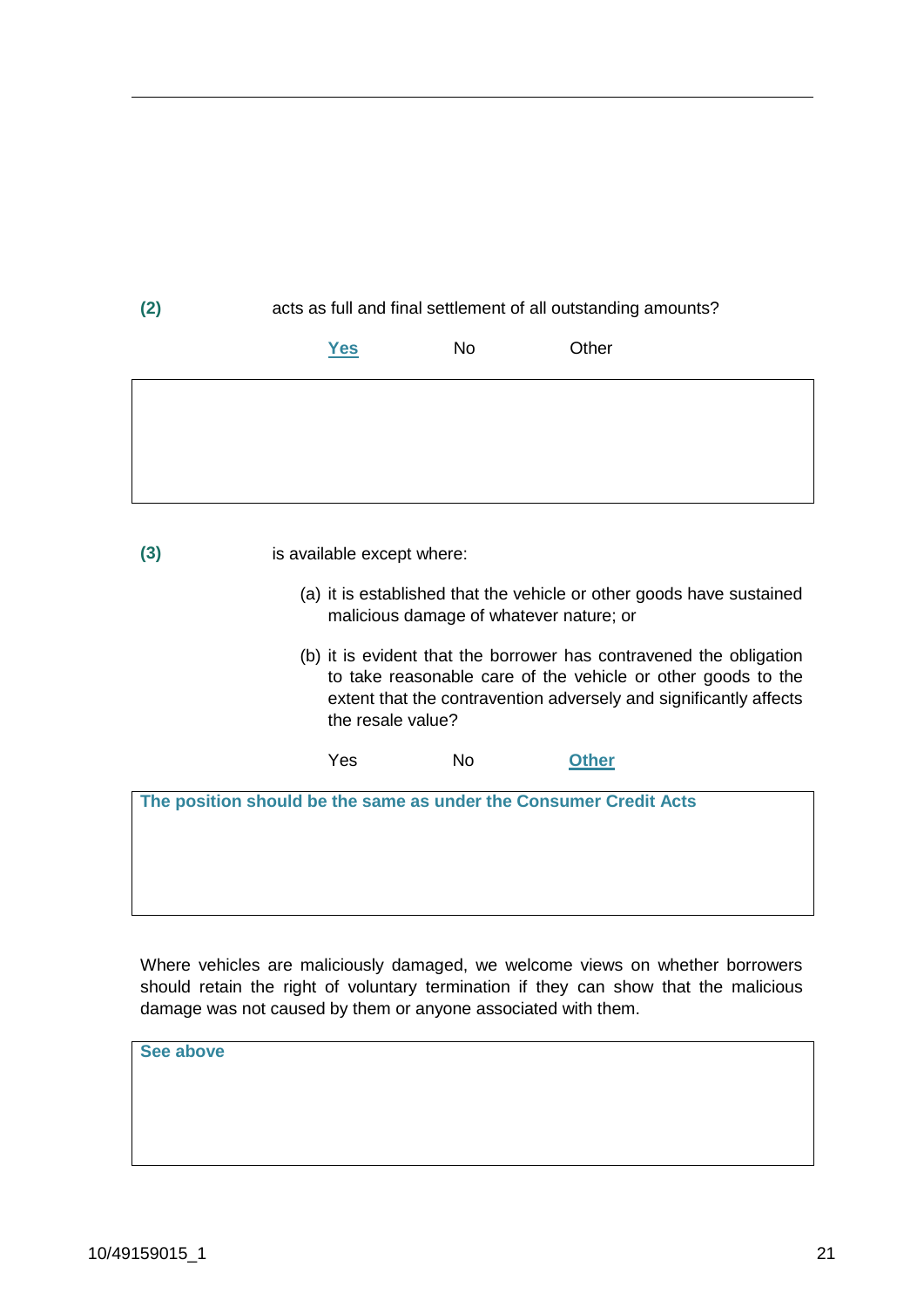| Q26             | propose are enacted:                                         |           | Do consultees agree that if the borrower protection measures we   |
|-----------------|--------------------------------------------------------------|-----------|-------------------------------------------------------------------|
| (1)             | vehicles on credit?                                          |           | vehicle mortgages would not be used to secure the purchase of new |
|                 | Yes                                                          | <b>No</b> | <b>Other</b>                                                      |
| We have no view |                                                              |           |                                                                   |
|                 |                                                              |           |                                                                   |
|                 |                                                              |           |                                                                   |
|                 |                                                              |           |                                                                   |
| (2)             | no further intervention is necessary?                        |           |                                                                   |
|                 | Yes                                                          | <b>No</b> | <b>Other</b>                                                      |
| See above       |                                                              |           |                                                                   |
|                 |                                                              |           |                                                                   |
|                 |                                                              |           |                                                                   |
|                 |                                                              |           |                                                                   |
| <b>Q27</b>      | which is not a regulated credit agreement:                   |           | Do consultees agree that where a goods mortgage secures a loan    |
| (1)             | goods may be repossessed without a court order?              |           |                                                                   |
|                 | Yes                                                          | <u>No</u> | Other                                                             |
|                 |                                                              |           |                                                                   |
|                 |                                                              |           |                                                                   |
|                 |                                                              |           |                                                                   |
|                 |                                                              |           |                                                                   |
| (2)             | there should be no statutory right of voluntary termination? |           |                                                                   |
|                 | Yes                                                          | $No$      | Other                                                             |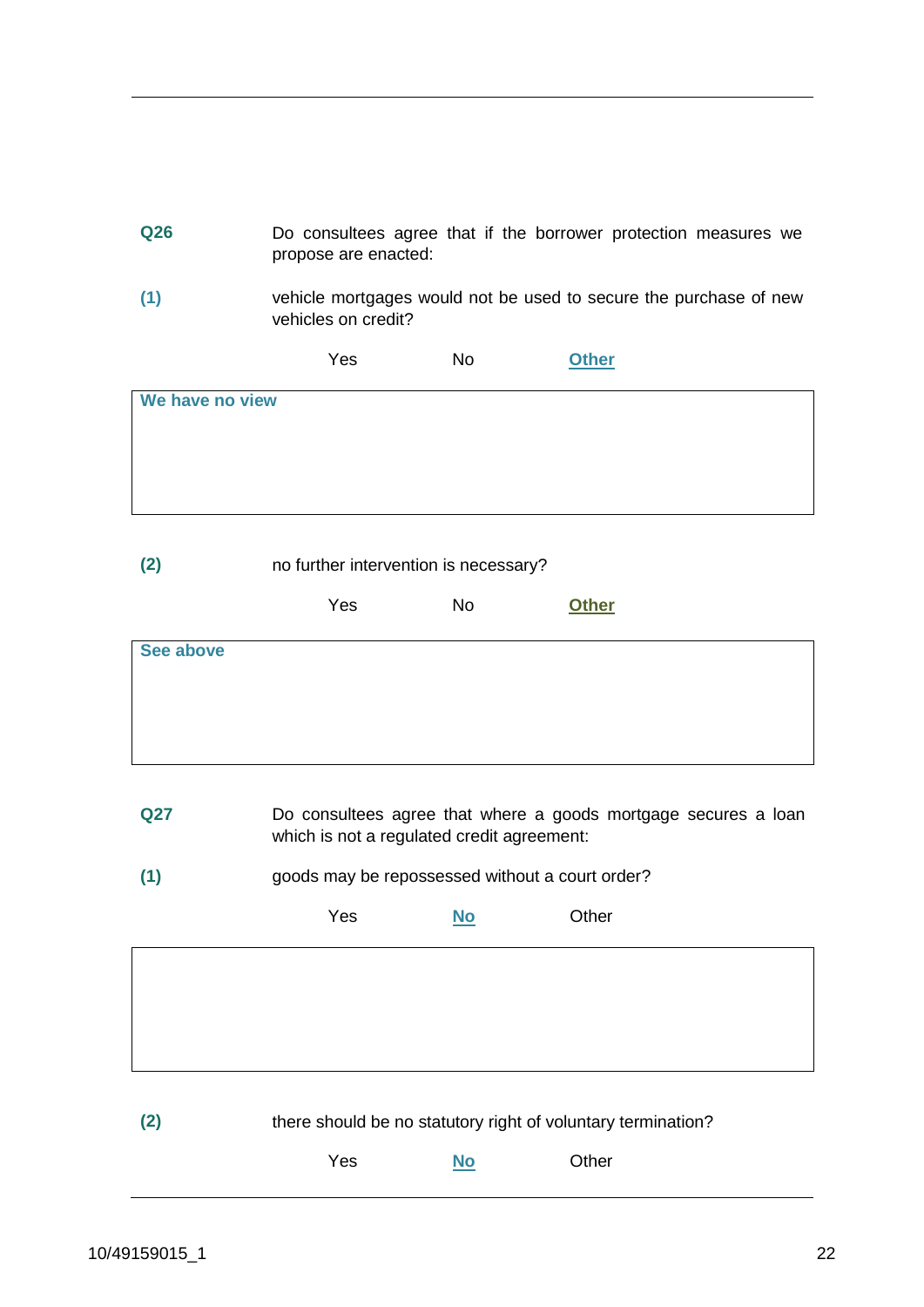# **Chapter 12: Proposals for reform: protecting private purchasers**

- **Q28** Do consultees agree that:
- **(1)** a private purchaser who acts in good faith and without actual notice of the goods mortgage should acquire ownership of the goods?

| Yes | No | <b>Other</b> |
|-----|----|--------------|
|-----|----|--------------|

| The position should be the same as in relation to goods on hire purchase or |  |
|-----------------------------------------------------------------------------|--|
| subject to conditional sale                                                 |  |

**(2)** the protection should apply to all goods subject to a goods mortgage, not just vehicles?

| Yes | No | Other |
|-----|----|-------|
|     |    |       |
|     |    |       |
|     |    |       |

**(3)** if the private purchaser did not act in good faith and/or had actual notice of the goods mortgage, lenders should only be entitled to repossess from them with a court order?

|               | Yes | <b>No</b> | <b>Other</b> |
|---------------|-----|-----------|--------------|
| See (1) above |     |           |              |
|               |     |           |              |
|               |     |           |              |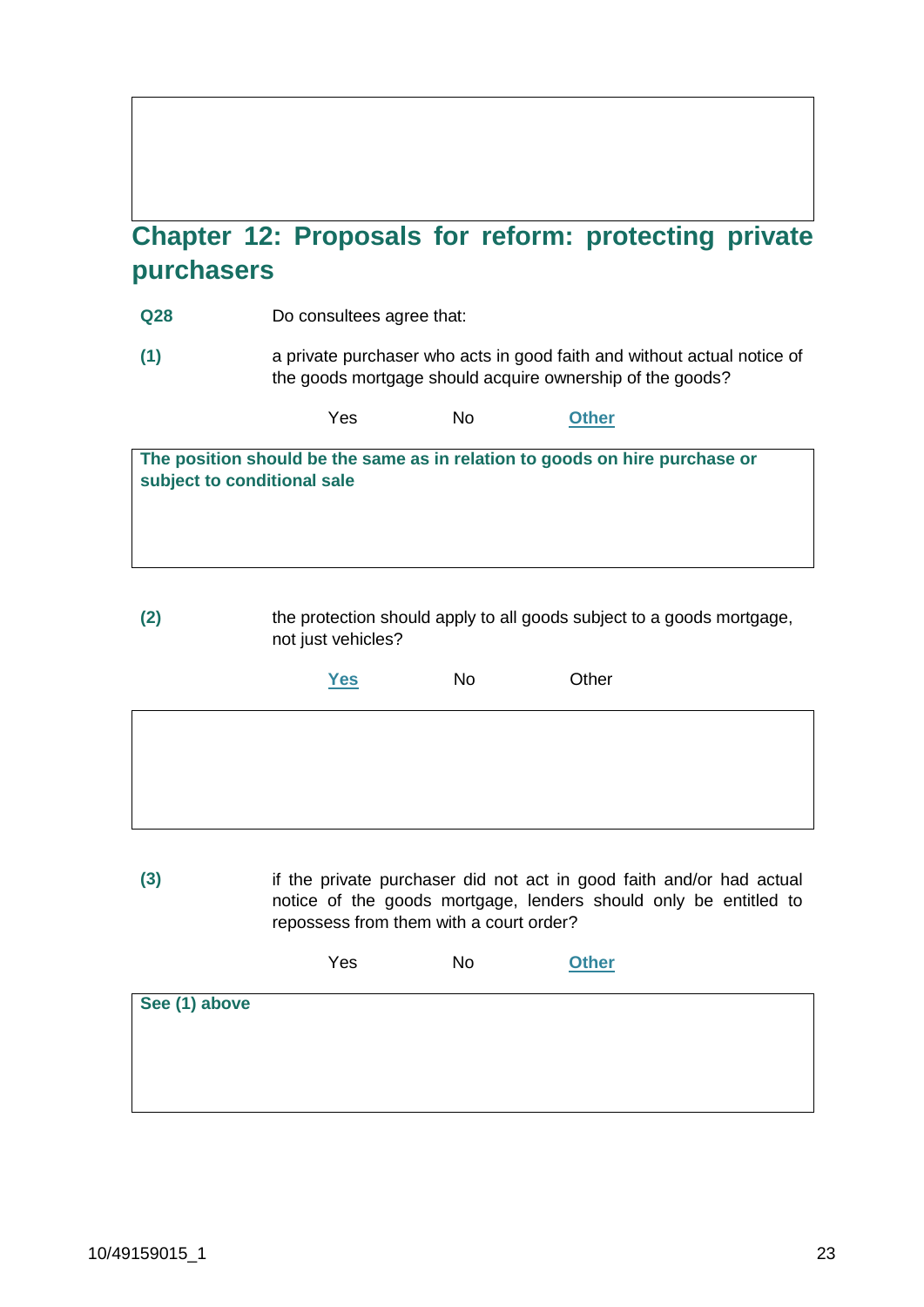**(4)** the proposed new legislation should contain a regulation-making power to amend its provisions, including the repeal of the protection granted to private purchasers of vehicles, if vehicle provenance checks were to become free (or almost free) and a routine part of buying a second-hand vehicle?

Yes No **Other**

| That would be logical |  |  |
|-----------------------|--|--|
|                       |  |  |
|                       |  |  |
|                       |  |  |
|                       |  |  |
|                       |  |  |
|                       |  |  |
|                       |  |  |
|                       |  |  |

**Q29** We welcome views on whether the protection should be confined to "disposition" as defined by the Hire Purchase Act 1964, or whether it should extend more widely, to include (for example) exchange and barter?

**Q30** Do consultees agree that the FCA should be given jurisdiction to curb abuses in the way that logbook lenders treat private purchasers?

| Yes | No | Other |
|-----|----|-------|
|     |    |       |
|     |    |       |
|     |    |       |

**Q31** Do consultees agree that FOS should have jurisdiction to hear complaints against logbook lenders made by private purchasers of vehicles subject to logbook loans?

| Yes | No | Other |
|-----|----|-------|
|     |    |       |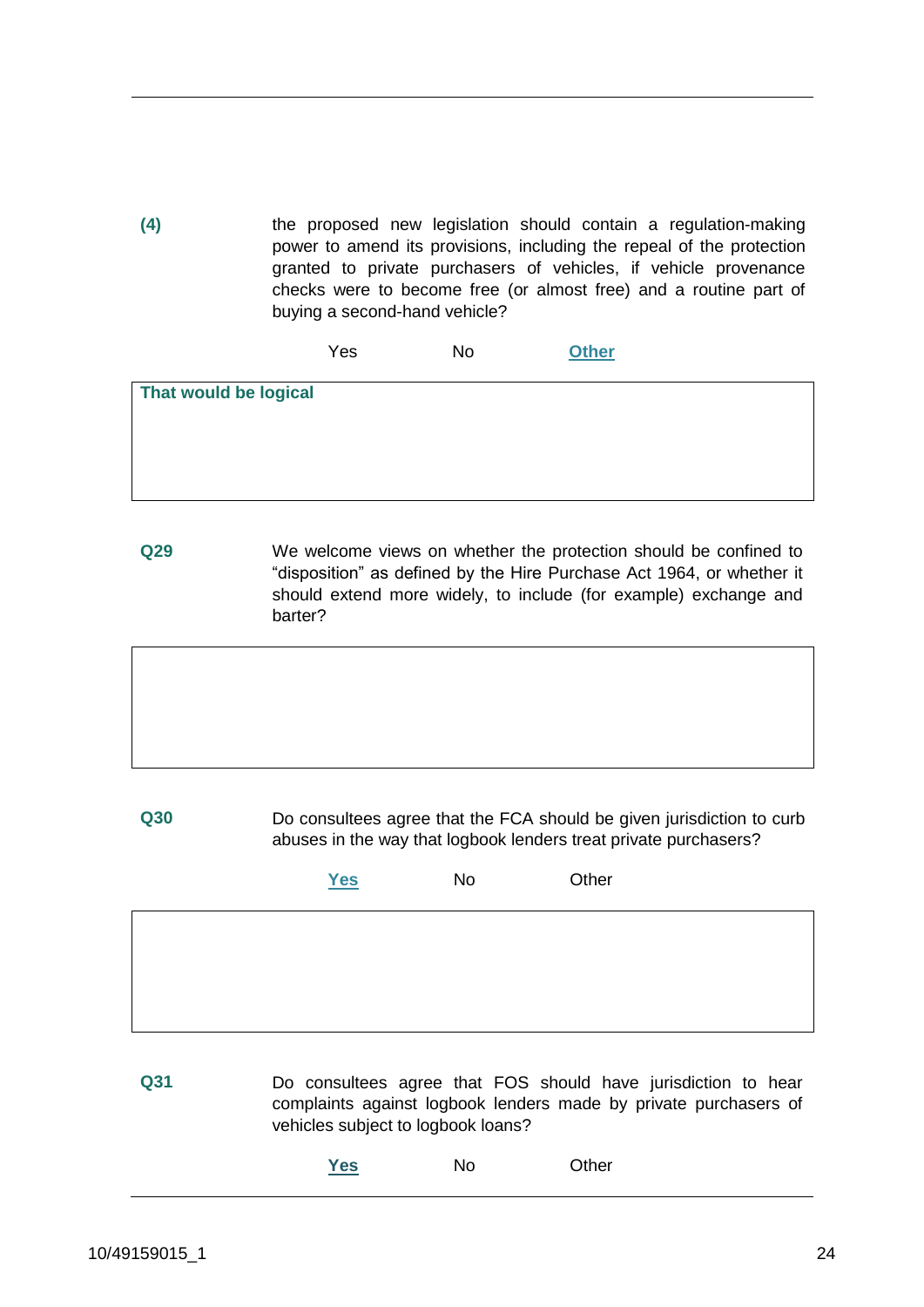# **Chapter 13: General assignments of book debts**

**Q32** Do consultees agree that registration of general assignments of book debts serves, in principle, a valuable purpose?

**Yes** No Other

**See the separate paper submitted by the CLLS Financial Law Committee for our ideas on this**

**Q33** Do consultees agree that a general assignment of book debts should be evidenced in a document which contains:

- (a) the names and addresses of the parties?
- (b) a statement that the book debts are assigned?
- (c) the date of the general assignment?
- (d) sufficient information to identify the class of book debts in question?
- (e) if the general assignment is time-limited, the duration?
- (f) the borrower's signature in the presence of a witness?
- (g) the name, address and occupation of the witness?

#### Yes No **Other**

**See the CLLS Financial Law Committee's paper for an option which would not require separate rules to be laid down. In any event use of electronic signatures will have to be permitted.**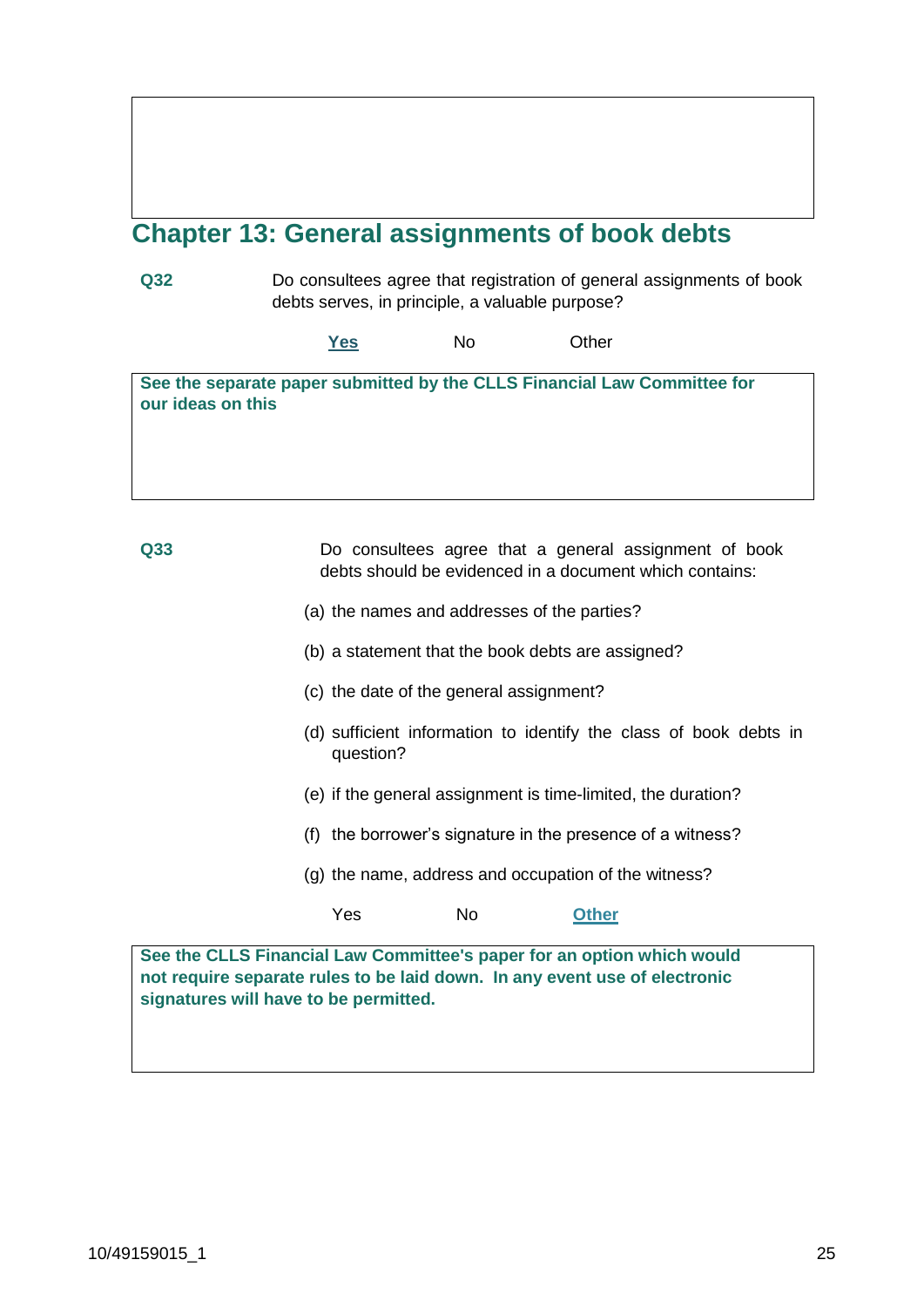| Q <sub>34</sub> | Do consultees agree that the following changes should be<br>made to the regime for registering a general assignment of<br>book debts at the High Court: |
|-----------------|---------------------------------------------------------------------------------------------------------------------------------------------------------|
|                 | (a) the need for an affidavit should be abolished?                                                                                                      |
|                 | (b) documents should be submitted by email?                                                                                                             |
|                 | (c) the general assignment should be validly registered from the<br>date and time of the automatic reply to the email?                                  |
|                 | (d) the seven clear day time limit for registration should be<br>abolished?                                                                             |
|                 | (e) registration should be renewed every 10 years?                                                                                                      |
|                 | Yes<br>No.<br>Other                                                                                                                                     |
|                 |                                                                                                                                                         |

**The High Court is not a suitable registration body and what is appropriate would depend on the registry selected, but we agree that the need for an affidavit should be abolished and that if there is a time limit 21 days would be more appropriate. 10 years may be an appropriate period for reregistration for this type of charge.**

We welcome other comments on the way that general assignments of book debts are registered at the High Court.

**Registration at the High Court is wholly unsuitable in any event**

## **Chapter 14: Absolute bills of sale**

**Q35** Do consultees agree that:

**(1)** the requirement to register absolute bills should be abolished?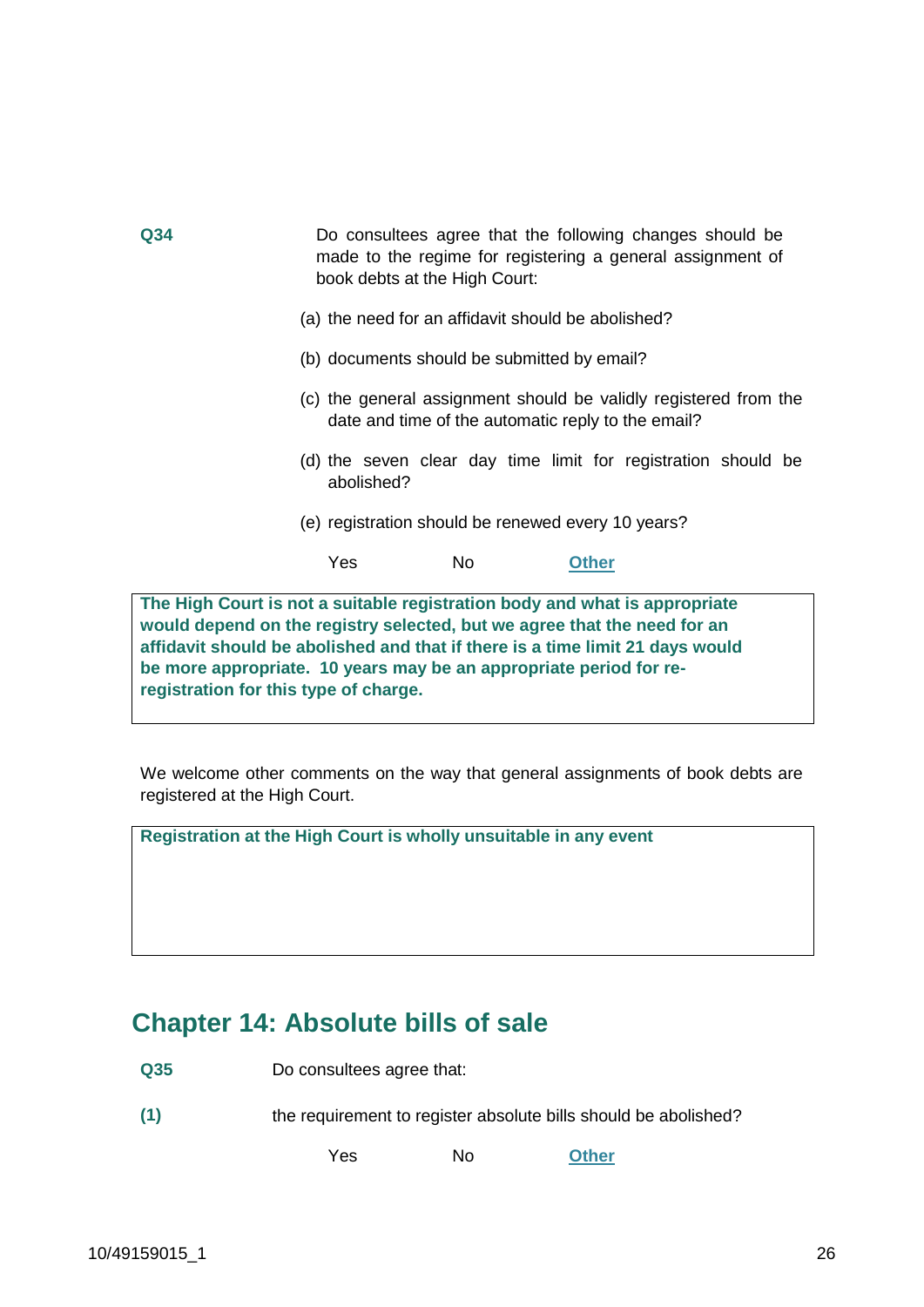**The legal effect of absolute bills should be abolished, not just registration requirements. It appears they can be used to defeat legitimate claims on assets and this should not be facilitated.**

**(2)** there is no need to continue to regulate the use of absolute bills? Yes No **Other See above**

### **Chapter 15: Assessing the impact of reform**

**This section is best addressed by the industry and we have not answered, unless we have a point to make.**

**Q36** We welcome evidence on the current cost of registering a logbook loan at the High Court. We seek views on our estimate that the cost of registering a logbook loan at the High Court is between £35 and £51.

**Q37** We welcome evidence on the savings to the logbook loan industry if the requirement to register logbook loans at the High Court is abolished. Do consultees agree that abolishing the requirement to register logbook loans at the High Court will save the logbook loan industry between £1.67 million and £2.43 million a year?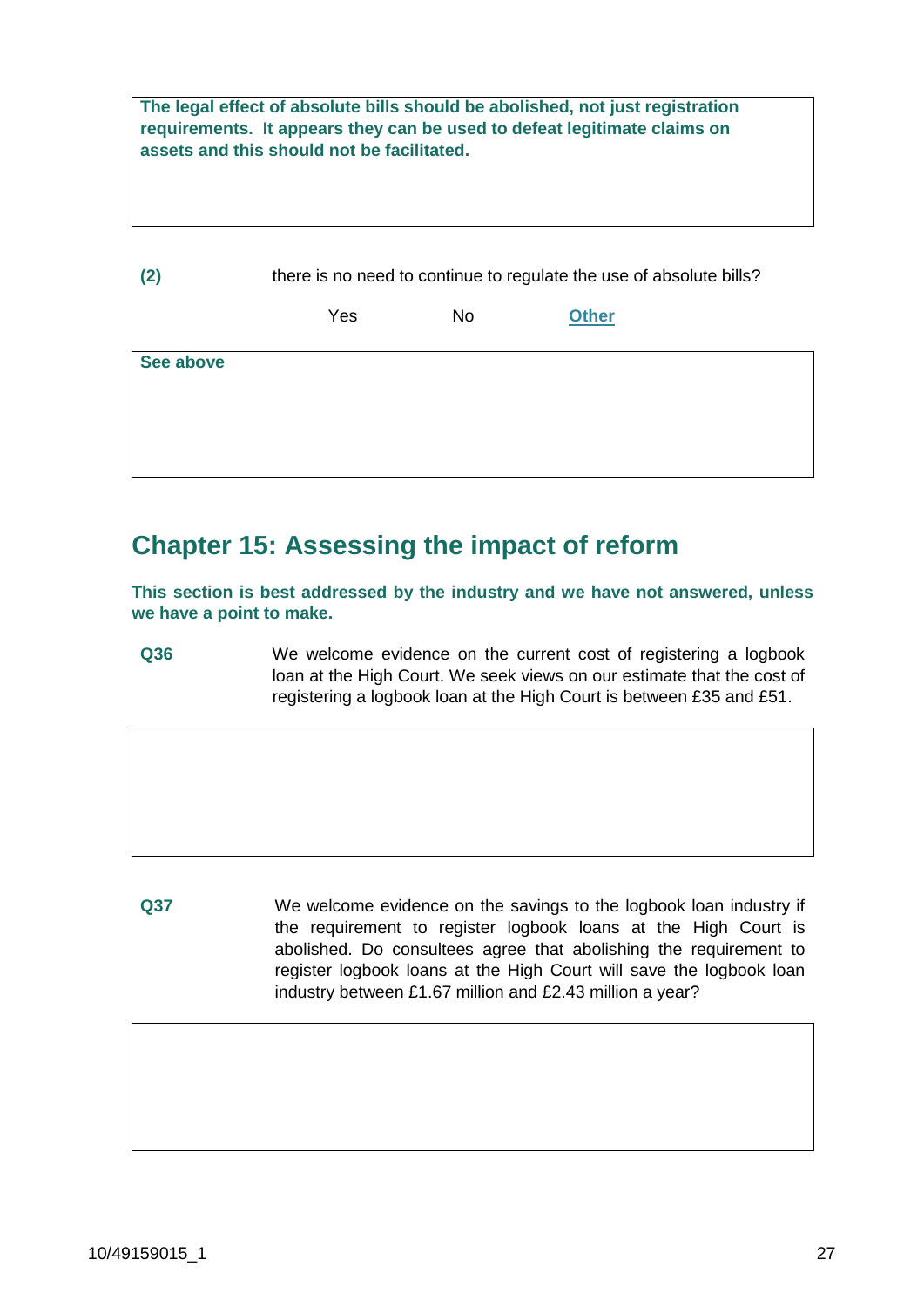**Q38** We welcome evidence from logbook lenders as to the percentage of cases in which they repossess from borrowers and how many repossessions currently take place after the one third point at which a court order would become necessary under our proposals.

**Q39** We seek views on whether the figures would change if our proposals are implemented. We welcome views on our initial estimate that, if our proposals are implemented, between 0.7% to 1.1% of logbook loans will involve a court order before repossession.

**Q40** What are the likely costs of a court order? We seek views on the estimate that the combined cost of the court fee and legal costs would be in the region of £600.

**Q41** We welcome evidence from logbook lenders about the costs they would incur in borrowing money from banks and other lenders to finance a period of delay in repayment from borrowers.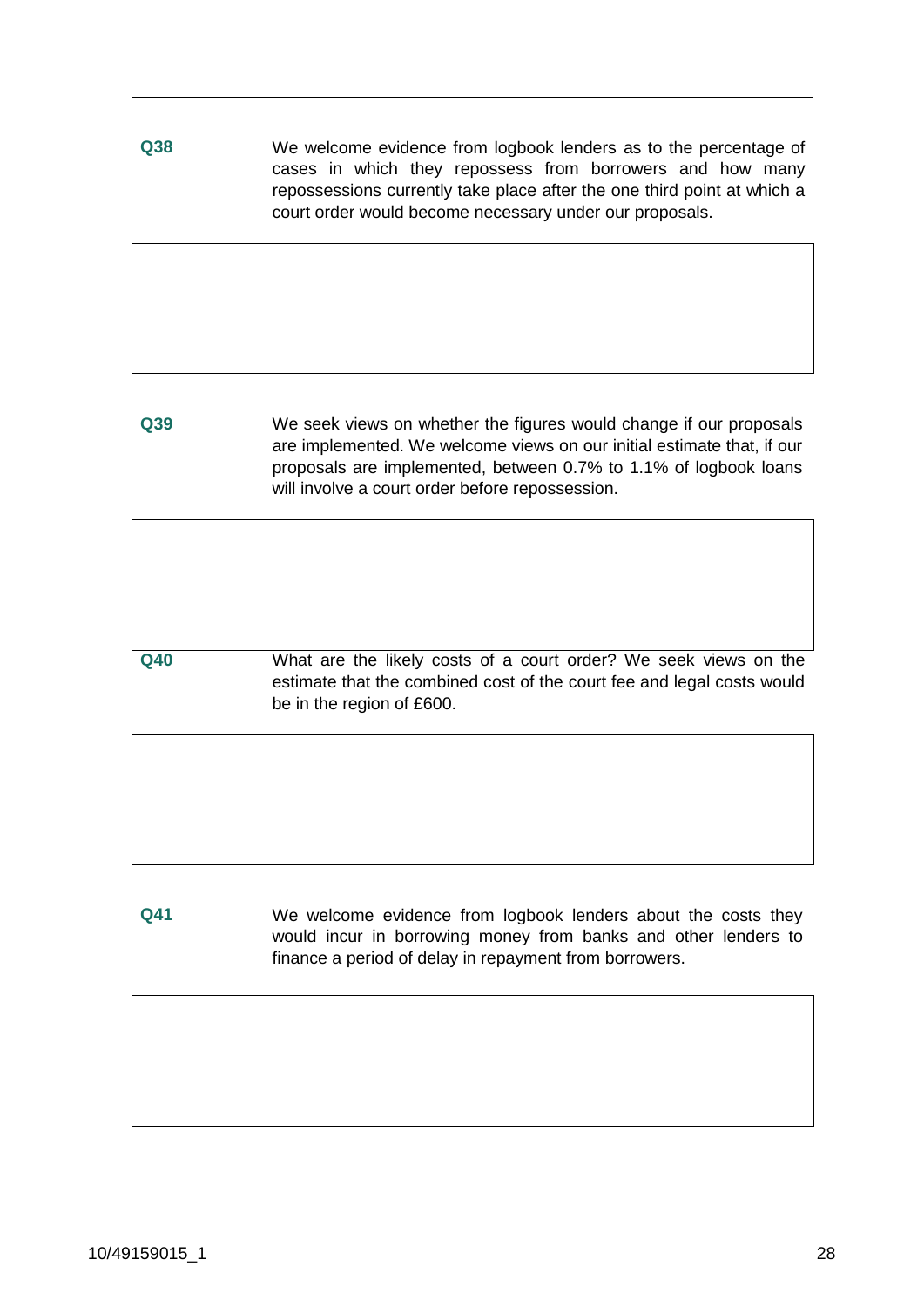**Q42** We seek evidence from logbook lenders about:

- (a) the amount of money received in settlements from innocent private purchasers; and
- (b) the value obtained from vehicles repossessed from innocent private purchasers.

**Q43** We welcome views on the costs of achieving readily available vehicle provenance checks for consumers.

**Q44** We welcome evidence on the transitional costs to the logbook loan industry of adapting to the new legislation. We seek views on an initial estimate that these costs would be less than £50,000 for each logbook lender.

**Q45** We welcome evidence on the number of bills of sale registered at the High Court each year that are secured on goods other than vehicles. We welcome comments on the estimate that 260 of the bills of sale registered at the High Court in 2014 were secured on goods other than vehicles.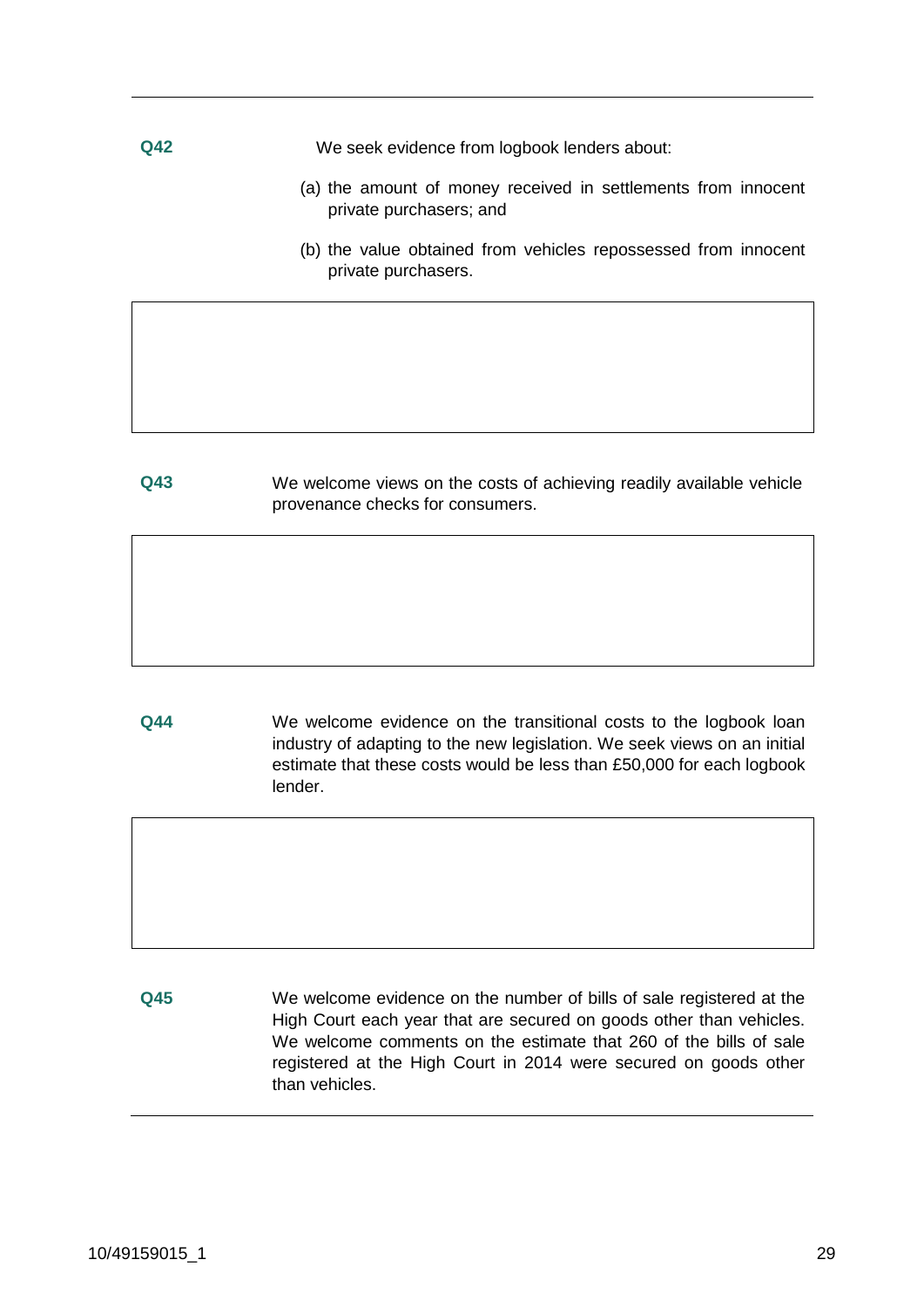**Q46** How far might such use of goods mortgages expand if our proposals are implemented? In particular, is there a demand from unincorporated businesses and high net worth individuals to use goods mortgages to secure guarantees, revolving facilities or overdrafts?

**A system of easily usable goods mortgages could result in a huge expansion in the use of goods mortgages. The social cost and the burden on the court system and the chosen registry all militate against such a system being created. The CLLS Financial Committee does not think this is necessary to meet existing demand as identified in the consultation paper. The UK has been best served by the absence of a universal user friendly system of goods mortgages for individuals.**

**Q47** Are we right to think that most loans secured on goods other than vehicles are loans made to unincorporated businesses and high net worth individuals – and that relatively few are regulated credit agreements?

**The CLLS Financial Law Committee do not think current practice would be any guide to future practice if the widely available scheme proposed by the Law Commission were adopted. In any event, surely most loans to individuals, regardless of size, are now regulated agreements following the abolition of the financial limit by the Consumer Credit Act 2006? The main exception would seem to be where the lender is not a person in the business of lending and we doubt that these lenders are using the bills of sale legislation.**

**Q48** We welcome evidence on the savings to lenders if our proposals to streamline the High Court registration regime for goods mortgages are implemented. Do consultees agree that the proposals to streamline the High Court registration regime would save between £23.10 and £50 per goods mortgage?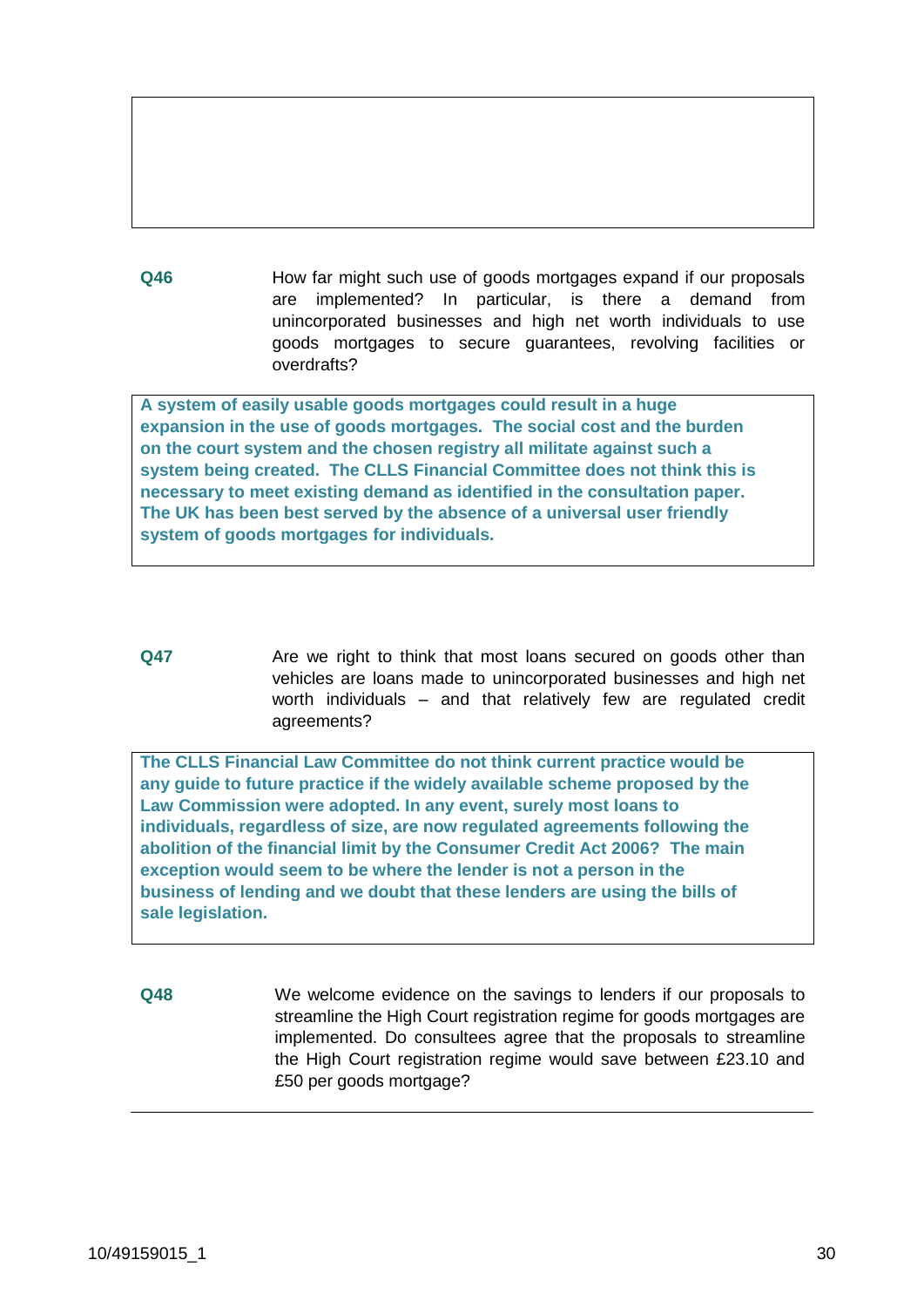**Q49** Do consultees have any evidence of disputes with private purchasers who have bought goods (other than vehicles) subject to a security bill of sale?

**Q50** We welcome evidence on the current cost of registering general assignments of book debts at the High Court. We seek views on our estimate that the cost of registering a general assignment at the High Court is between £480 and £1,735 (excluding VAT).

**Q51** We seek views on our estimate that our proposals would reduce these costs by between £350 and £575 for each registration. How far would this reduction in costs lead to an increase in registrations of general assignments of book debts?

**Q52** Do consultees agree that the only costs to the invoice financing industry of our proposals to simplify the High Court registration regime would be the transitional costs?